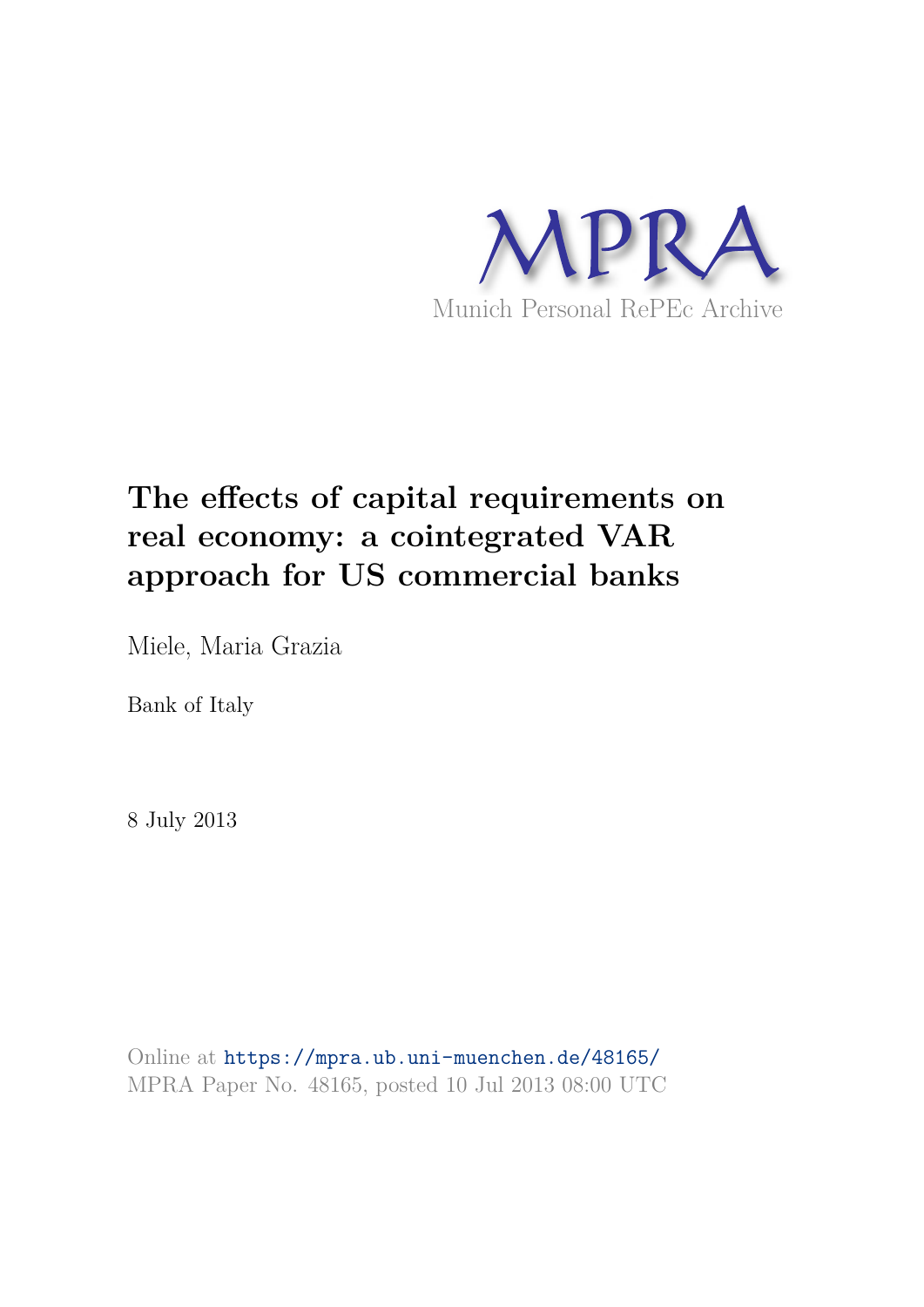### The effects of capital requirements on real economy: a cointegrated VAR approach for US commercial banks.

by

#### MariaGraziaMiele\*

Abstract: this paper addresses the following questions: which was the contribution of banks' assets to the US' expansion in the period until the financial crisis? Did commercial banks respect capital requirements? The two questions are strictly interrelated as, according to a recent literature, business cycle is directly related to banks' capital requirements for market and credit risk. The analysis highlight that US commercial banks actually respected capital requirements but these were not relevant in the explanation of US growth; it confirms that most of the growth can instead be explained by the rise in productivity.

Nevertheless, the analysis does not consider the role of the non banking intermediation (investment banks, broker dealers, mutual funds, etc.) that steadily increased until the crisis. Its effects over real economy could be investigated in further work.

JEL classification: E44, E32, G21, G01

Key words: commercial banks, crisis, capital requirements, business cycle

\*This paperwas partofmyDoctoralthesis, Iwouldliketoexpressmy gratitudetoProf.Maurizio Franzini, who supervised it and whose help, advice and supervision were invaluable. I would also like to thank Prof. Rita D'Ecclesia, for her precious advices and guidance and Massimiliano Tancioni for his useful comments. I am also very grateful to my colleague dr. Riccardo De Bonis, for his priceless revision and suggestions. This thesis also benefitted from very useful comments by my colleagues Ugo Albertazzi, Michele Leonardo Bianchi, Antonio De Cesare, Mariano Loddo, Francesco Montaruli. The opinions expressed here are mine and do not necessarily reflect those of the institution I work for.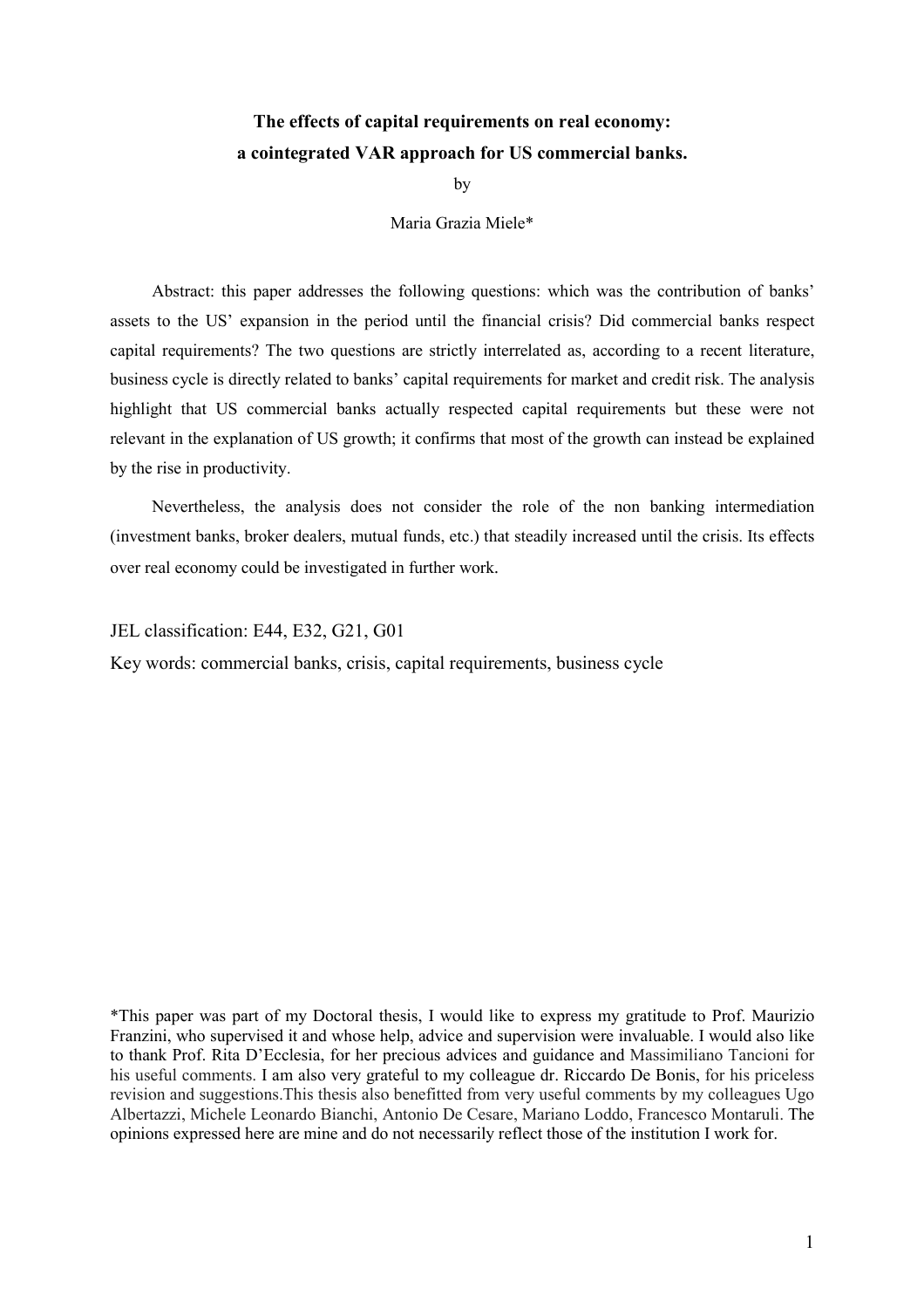#### **Introduction**

The 2007-2009 financial crisis developed in the US financial system and then it spread in all the developed countries, hitting their banking and financial systems and severely hurting real economies. Banks – especially U.S. banks – have been blamed of the excessive increase of assets and credit that created the conditions for the subsequent turmoil. Nevertheless, banks' leverage increase should be limited by the amount of available capital and by the need to guarantee a fixed ratio between capital and assets, as stated by banking regulation. In particular, from the introduction of the first Basel Accord, the ratio of a bank's capital to its risk-weighted assets (i.e. the total capital ratio) must be no lower than 8% (weights reflect the presumed degree of risks associated to that kind of assets).

This paper tries to analyze the interrelation between real and financial variables in US, attempting to answer to the following questions: was the capital requirements' constraint really binding for the US commercial banks? Did the increase in banks' assets significantly contribute to US expansion in the real sector and in the financial markets until the crisis?

These two questions are strictly interconnected as, according to a recent literature, business cycle is directly related to banks' risk based capital requirements for market and credit risk. Any negative macroeconomic shock that increases risks and produces capital losses would require less capitalized banks to raise new capital in order to respect the capital ratios. If banks cannot easily increase their capital because of frictions in capital markets, they tend to cut assets by selling securities and reducing loans provision to respect capital requirements: this behaviour amplifies the effects of downturns in the real and financial world. The opposite happens during expansions.

The estimates in the paper show that banks actually respected capital requirements, targeting a constant leverage ratio: it is shown that assets and capital shared a lung run relationship since the introduction of capital requirements. Nevertheless, banks' variables do not seem to be relevant in explaining either US' business expansion until the crisis or the rise in financial markets; the analysis testifies instead the importance of the increase in total factor productivity as a source of growth.

The paper concentrates on banks, but further work could try to evaluate the role of the non banking intermediation (investment banks, broker dealers, mutual funds, etc.) over business cycle, i.e. if the non banking intermediation increase (that was considerable until the crisis) can help explain the U.S. expansion until the financial crisis.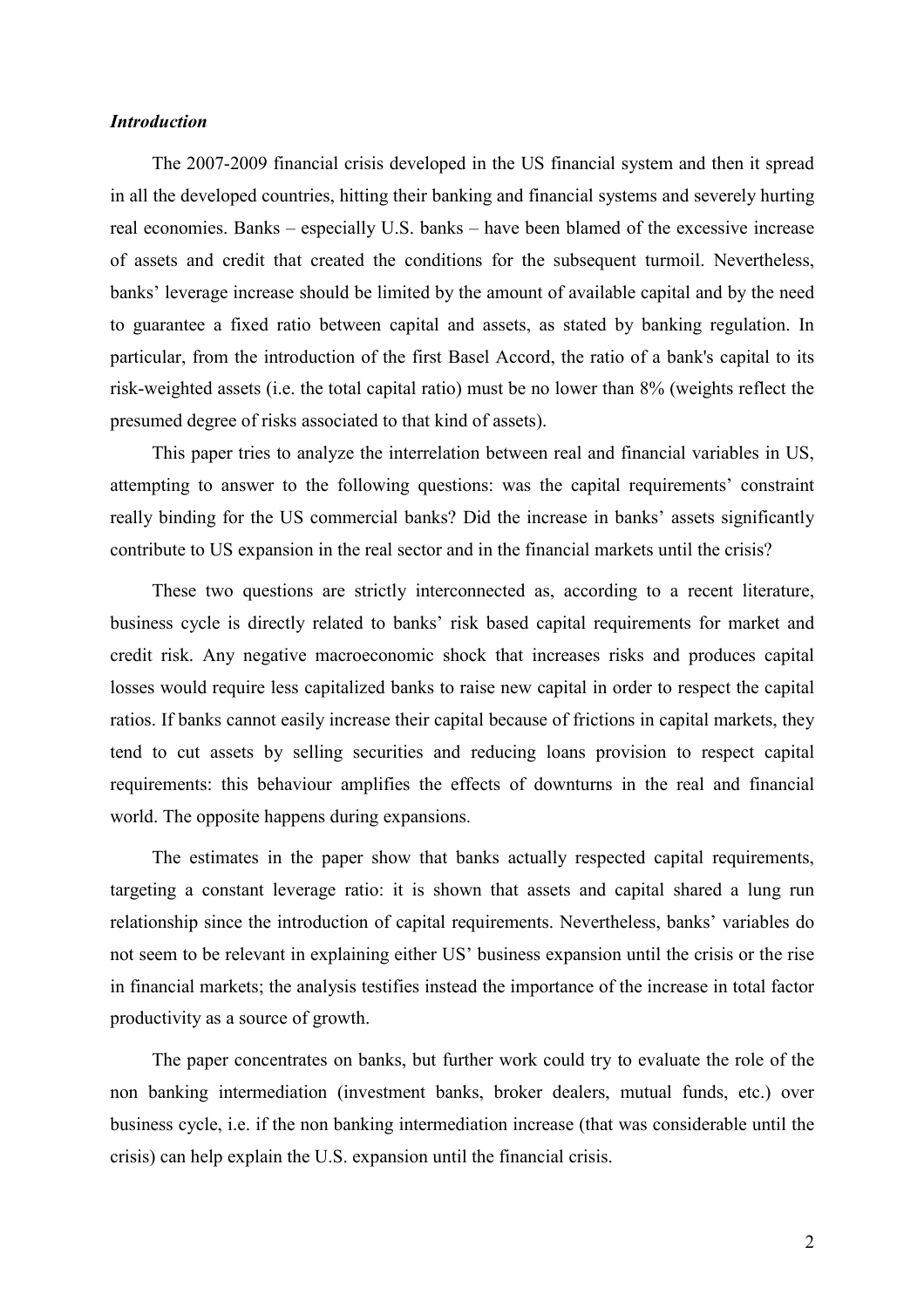The paper is organized as follows: section 1 offers a review of the literature about the interaction between real and financial variables; section 2 describes the effects of capital requirements on real economy; section 3 introduces the econometric model and the data; section 4 is devoted to understand if US commercial banks actually respected capital requirements from their introduction until the crisis; sections 5 and 6 model the capital requirements transmission channel to the real economy, making recourse to a structural cointegrated vector error correction model (VECM); in section 6 the effects of banks' variables over real ones are analyzed by the impulse response functions; the last section concludes.

#### 1. Related literature

Since the 1929 Great Depression the economic theory has tried to explain the interaction between financial variables and real economy. The beginning of this literature can be ideally fixed in 1933 with Fischer's (1933) debt-deflation theory. At that time Fischer recognized the role of over-indebtedness (in one or more sectors of the economy) and deflation as the main reasons giving rise to great depressions ("the more the debtors pay the more they owe"); according to this theory, other factors like over production or under consumption or over capacity play a secondary role.

During the 2007-2008 financial turmoil, Minsky's financial instability hypotheses<sup>1</sup> has been seen as able of explaining what was happening, so that some economists refer to the financial crisis as a "Minsky moment"<sup>2</sup>. Like in the debt-deflation theory, in Minsky's idea, a capitalist economy becomes more and more fragile during a period of growth and low interest rates that induce over-indebtedness: in a period of growth, enterprises in profitable sectors of the economy register high returns by increasing the amounts of debt; their success and high profits expectations encourages others to take the same behaviour in the same area. The rise in the debt moves the economy or a sector of the economy from the hedges finance to the speculative finance, ending in the *Ponzi* finance. Hedge finance is characterized by most borrowers being able to pay back interests and principal of their loans; in the speculative

 $1$  This section is based on the following papers and books by Minsky H. P.:

<sup>&</sup>quot;Private Sector Asset Management and the Effectiveness of Monetary Policy: Theory and Practice", The Journal of Finance, 1969; "Central Banking and Money Market Changes", The Quarterly Journal of Economics, 1957; "Financial Crises: Systemic or Idiosyncratic", The Jerome Levy Economics Institute of Bard College Working Paper No. 51, 1991; "The Capital Development of the Economy and The Structure of Financial Institutions", The Jeromc Levy Economics Institute of Bard College Working Paper No. 72, 1992; "Uncertainty and the institutional structure of the capitalist economies" The Jerome Levy Economics Institute of Bard College, Working Paper No. 155, 1996; "John Maynard Keynes". New York: Columbia University Press, 1975; Can "It" Happen Again? Essays on Instability and Finance". Armonk, N.Y.: M. E. Sharpe, 1992; "Stabilizing an Unstable Economy". New Haven, Conn.: Yale University Press, 1986; "Reconstituting the United States' Financial Structure: Some Fundamental Issues."Working Paper No. 69. The Levy Economics Institute. January, 1992; "The Financial Instability Hypothesis." Working Paper No.74. The Levy Economics Institute.May, 1992.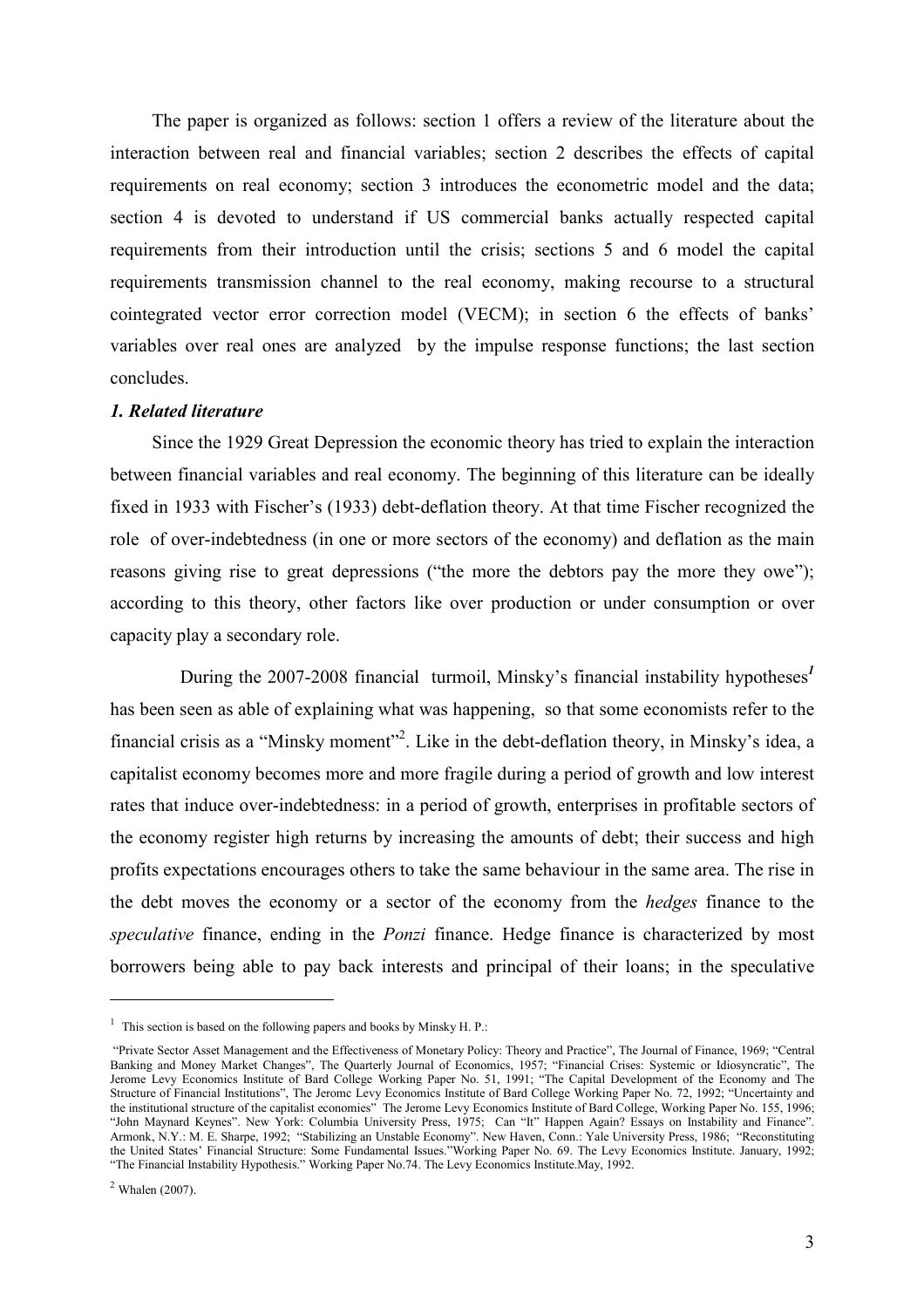finance most borrowers can just pay interests, so they have to roll over the financing; finally in the *Ponzi* case, companies must borrow to pay both interests and principal. The *Minsky* moment arises when companies cannot rollover their debt anymore and begin selling their assets; it is endogenously produced within the economy: the economic cycle is neither generated by an exogenous shock nor by a technological shock but, essentially, by the propensity of people to assume increasing risks. The subsequent process is very fast: the price of the assets falls down and credit suddenly dries up, leading investment, output and employment to decrease sharply. Lower instability can be reached with significant contracyclical government deficit, which aims at stabilizing profits (as private investment declines in recession) and with an accommodative and interventionist monetary policy, when instability emerges from financial markets.

The financial accelerator models emphasize instead the importance of the value of the guarantees the borrowers can offer; they show how lending and spending < and consequently the business cycle - can depend on changes in the warranties value.

Bernanke et al. (1998) develop a dynamic general equilibrium model in the context of dynamic new Keynesian economics that incorporates growth, money, monopolistic competition and nominal rigidities. They also incorporate credit-market frictions that endogenously amplify and propagate real effects of nominal shocks, even small shocks. The mechanism described involves the link between "external finance premium" (that is to say the difference between the cost of funds raised externally and the opportunity cost of funds internal to the firm) and the net worth of potential borrowers (i.e. borrowers' liquid assets plus collateral value of illiquid assets less outstanding obligations). The "external finance premium" depends inversely on borrowers' net worth as the lower borrowers' wealth to contribute to the project, the higher the agency costs (the cost of observing the borrower's realized return); in equilibrium the lenders must be compensated for higher agency costs by a larger premium. As borrowers' net worth is pro cyclical, like profits and assets prices, the external finance premium is countercyclical, enhancing the cyclicality in borrowing, investment, spending and production.

Kiyotaki and Moore (1997) develop a model of a dynamic economy in which lenders cannot force borrowers to repay their debts unless debts are secured by durable assets such as land, buildings and machinery. These assets also represent factors of production. Borrowers credit limits are affected by the prices of collateralized assets. At the same time, these prices are affected by the size of the credit limits. The dynamic interaction between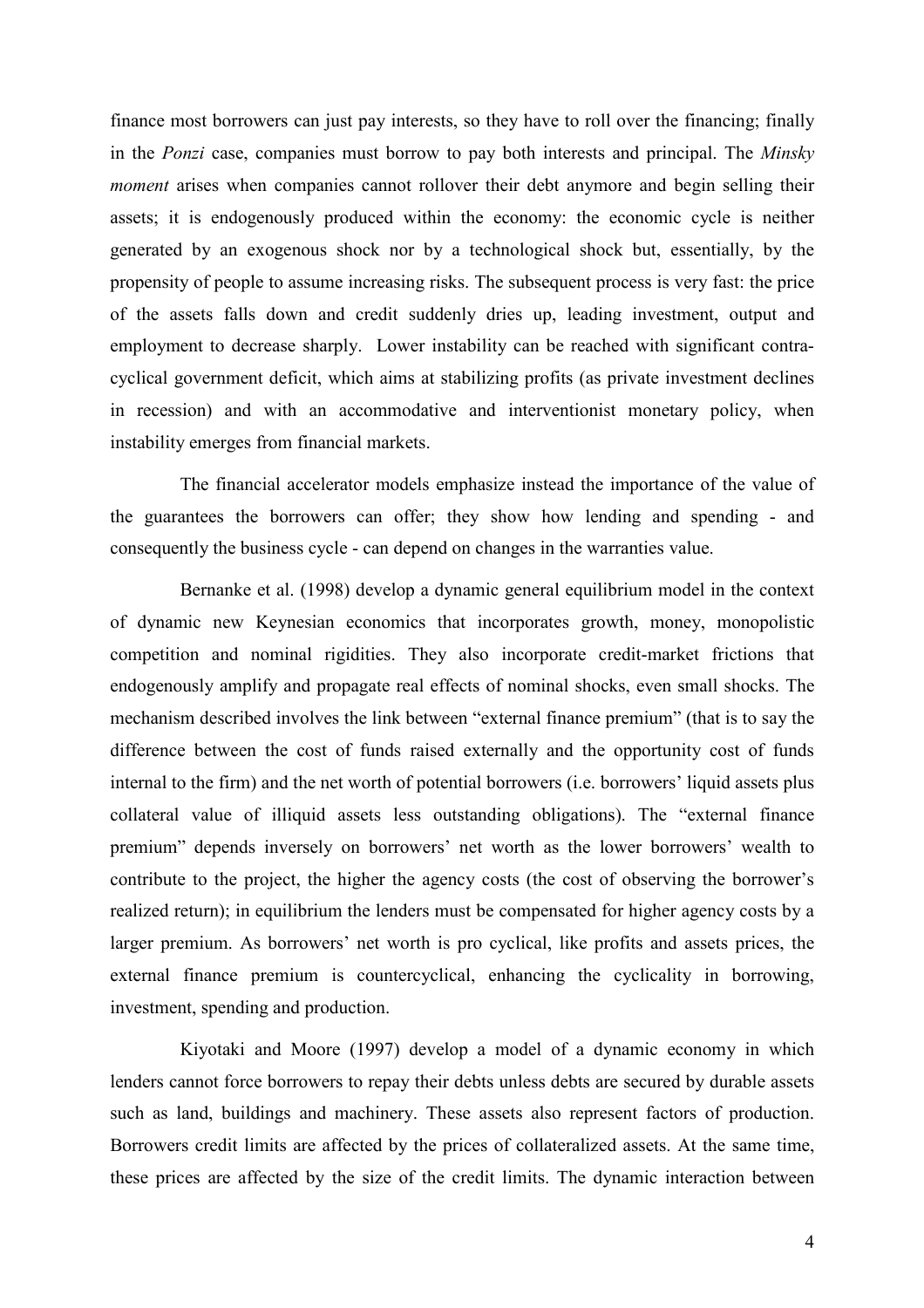credit limits and asset prices turns out to be a transmission mechanism by which the effects of shocks persist, amplify and spill over other sectors, allowing small, temporary shocks to generate large and persistent fluctuations in output and assets prices. They assume there are two types of firms: credit constrained ones are highly levered; they borrowed heavily against the values of their assets, whose total supply is fixed (like land); while others are credit unconstrained. If a temporary shock reduces firms' net worth, credit constrained ones are forced to cut back on their investment expenditure in assets; this hurts them in the next period as they earn less, their net worth falls, they can borrow even less and their investment reduces even more, and so on for next periods. For the market to clear, the demand for the assets from the unconstrained firms must increase, that is to say their user cost has to fall. This happens as they correctly anticipate the decline in user costs in the following periods. The fall in the assets price produces a capital loss to constrained firms that reduces their net worth even more, giving rise to deeper cuts in investments.

Iacoviello (2005) model adds to Bernanke et al. two features: collateral constrains tied to real estate values for firms, like in Kiyotaki and Moore, and nominal debt, as almost all debt contracts are in nominal terms. In this context a positive demand shock let consumer and assets prices to increase, rising the borrowing capacity of the debtors, allowing them to spend and invest more. The rise in consumer prices reduces the real value of their outstanding debt obligations, positively affecting their net worth. Given that borrowers have a higher propensity to spend than lenders, the net effect on demand is positive and acts as a powerful amplification mechanism. The financial accelerator depends upon where the shock comes from: the model features an accelerator of demand shock and a decelerator of supply shock, as adverse supply shock are beneficial to borrowers' net worth if obligations are held in nominal terms.

The financial accelerator models so far described underline the importance of constraints on the demand side of credit (the guarantees offered by the borrowers); more recently, the economic literature has highlighted the role of constraints on the supply side as a source of business cycle fluctuations. Gerali et al. (2010) extend the model in Iacoviello by introducing a stylized banking sector with imperfect competition and endogenous capital accumulation. They study the role of credit supply factors in business cycle fluctuations using a dynamic stochastic general equilibrium (DSGE) model with financial frictions and with an imperfectly competitive banking sector. Banks issue collateralized loans to both households and firms, obtain funding via deposits, and accumulate capital out of retained earnings. Loan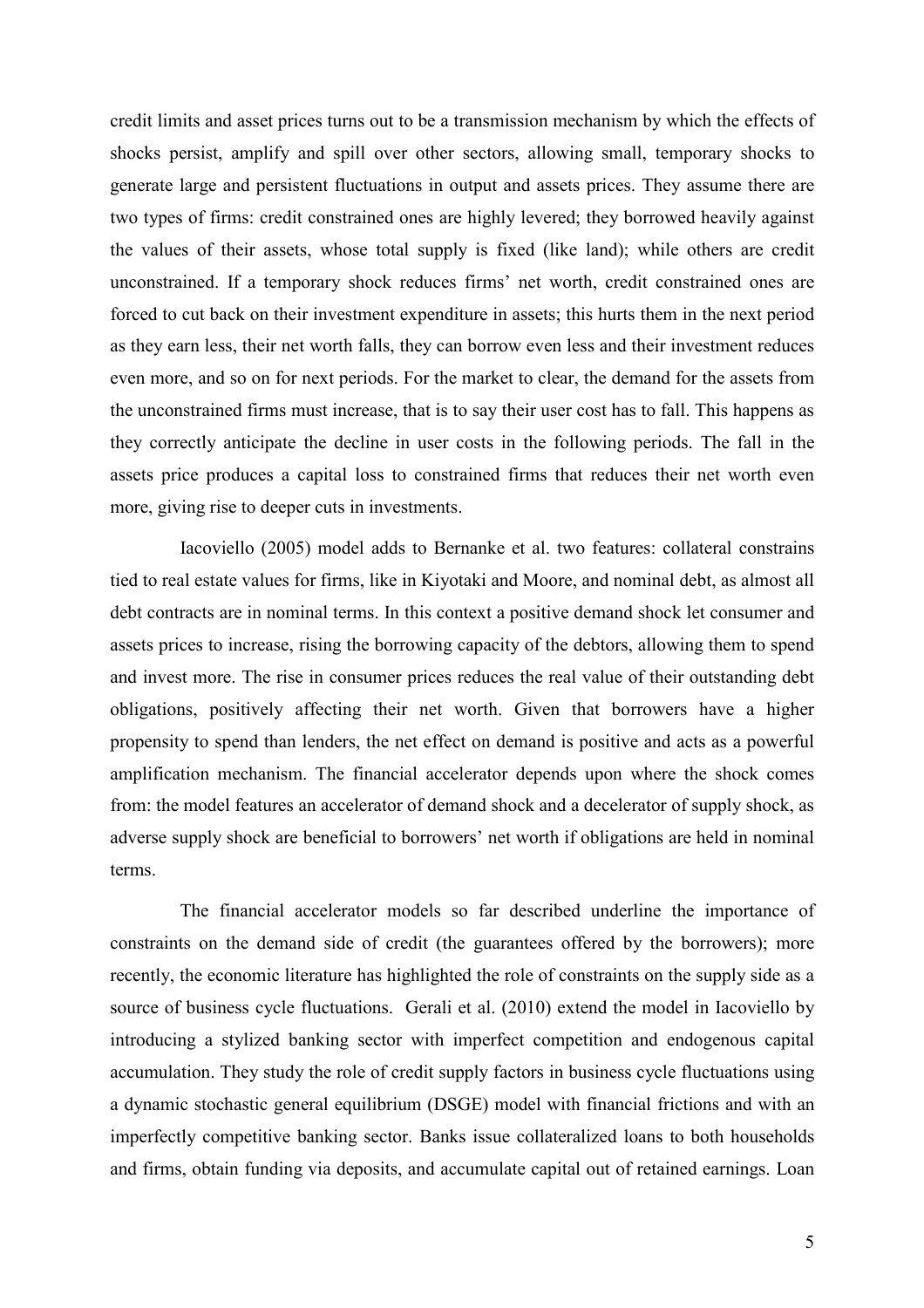margins depend on the banks' capital-to-assets ratio and on the degree of interest rate stickiness. Balance-sheet constraints establish a link between the business cycle, which affects bank profits and thus capital, and the supply and cost of loans. They find that the banking sector and, in particular, sticky rates attenuate the effects of monetary policy shocks, while financial intermediation increases the propagation of supply shocks; shocks originating in the banking sector explain the largest share of the contraction of economic activity in 2008, while macroeconomic shocks played a limited role; finally an unexpected destruction of bank capital may have substantial effects on the economy.

The effects coming from banks' balance sheets and capital requirements on real economy are more specifically analyzed in the new financial accelerator model developed by Adrian and Shin (2010). In this context, the business cycle is seen as directly related to banks' risk based capital requirements for market and credit risk. During expansions, banks tend to accumulate risk, but during contractions risks show up because risk itself is counter-cyclical. Adrian and Shin underline the relationship between banks' balance sheet and financial markets: changes in assets prices immediately produce changes in banks' balance sheets if these are marked to market, having an impact on the net worth of all financial firms (NW, i.e. equity for firms, represented by the difference between asset and liabilities: A-L).

They demonstrate how market and credit risk models used by banks to determine capital requirements can induce pro cyclicality in financial markets and consequently in the real economy. Leverage is defined as the ratio between total asset A and net worth NW  $(A/NW=A/(A-L))$  and it is strongly positively related to changes in balance sheet: if firms were passive to asset prices fluctuations an increase in asset prices would immediately produce a decrease in leverage as the denominator would increase more than the numerator. Examining data for the period 1963 to 2006, they find instead strong evidence that financial firms actively manage their balance sheet: commercial banks target a fixed leverage ratio, while security dealers and brokers and investment banks show a positive relationship between assets and leverage<sup>3</sup>. That is to say, investment banks respond to a rise in asset prices by expanding their balance sheets and increasing liabilities more than assets rise, the opposite happens when assets value diminishes. The reason why investment banks show pro cyclical

<sup>&</sup>lt;sup>3</sup> The analysed investment banks are: Bear Stearns, Lehman Brothers, Merrill Lynch, Goldman Sachs and Morgan Stanley. Today, there are not stand alone investment banks in Wall street. The former three of them were under distressed conditions or declared bankruptcy. The other two were converted into bank holding companies.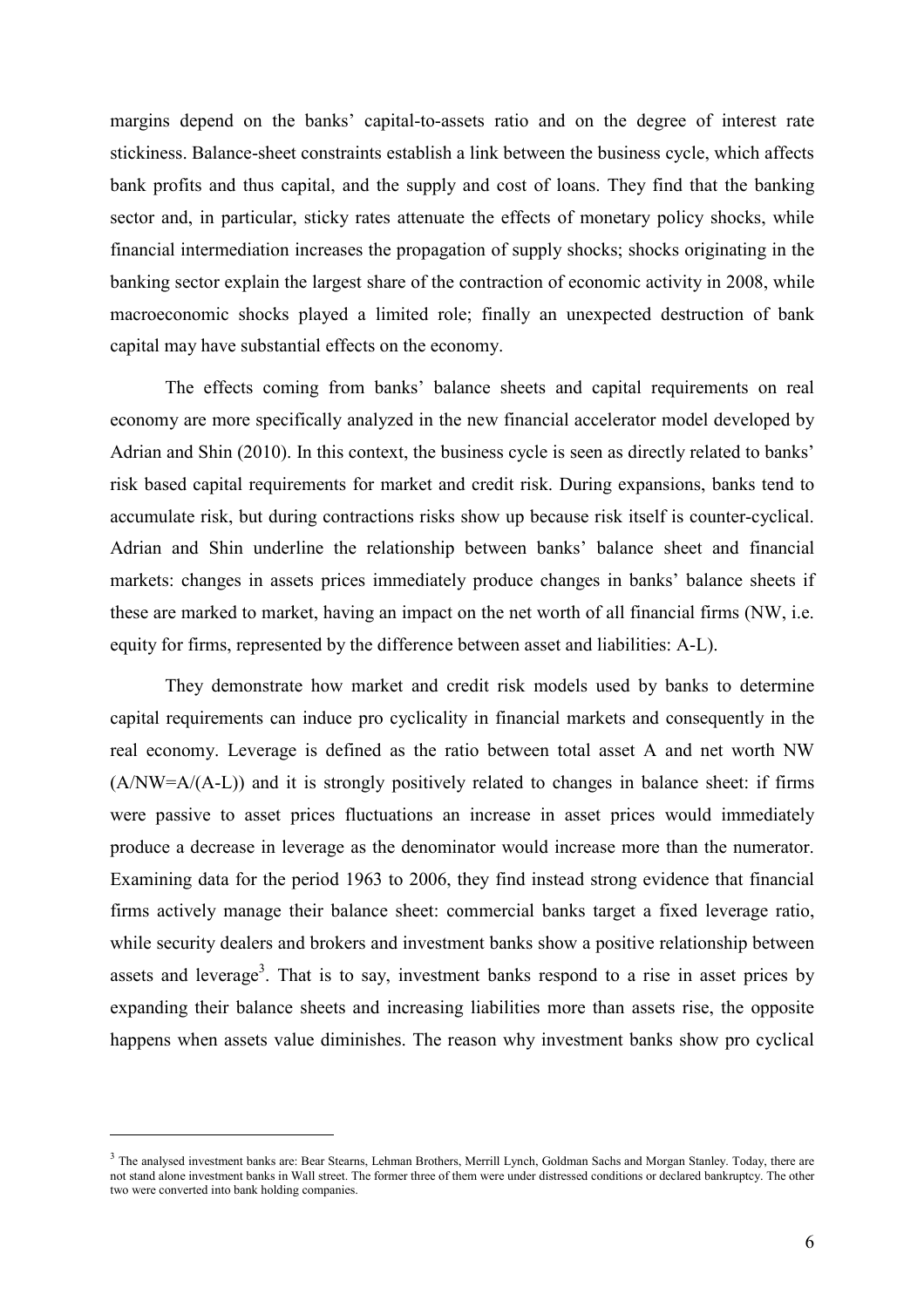leverage is related to their risk models and capital requirements that impose a fixed ratio between the total value at risk (VaR) of their assets and equity<sup>4</sup>.

US commercial banks instead showed a roughly constant leverage. This behaviour is explained by Adrian and Shin with the need to maintain fixed capital requirements for credit risk. As assets in these banks are traditionally represented mostly by loans, commercial banks are more subject to capital charges for credit risk than for market risk. In a period of recession losses produce a reduction in capital; as they face capital market frictions, banks tend to reduce assets to respect capital requirements, maintaining leverage fixed; assets reduction produces a pro cyclical movement both in loans and assets prices that feeds back to the economy.

In contrast with Adrian and Shin's, some analyses find that capital ratio shocks are not very important in determining loan growth. Berrospide et al. (2010) repeated Adrian and Shin's leverage analysis for US commercial banks starting in the early 1990s (instead of 1963) to reflect the significant structural changes in banking coming from the adoption of Basel I in the U.S. and the consequences of loan market deregulation (which began in the early 1980 in many advanced economies<sup>5</sup>). In contrast with the prevailing view, they found much less evidence of commercial banks maintaining constant leverage ratios in later sample period. They also examined the response of loan growth to a capital ratio shock and found results in contrast to the constant leverage view, which predicts changes in loan growth on the order of six to fifteen times larger; the role of other factors such as economic activity and banks' perception of borrower riskiness seemed to be more important than capital.

### 2. Capital requirements and their effects on the real side of the economy

Banking regulation greatly relies on banks' capital: banks are required to maintain an adequate level of internal financial resources relative to assets'size and riskiness, to afford eventual losses and to avoid banks' moral hazard; capital also contributes to limit the risks taken by banks.

The introduction of banks' capital requirements comes back to 1988, when Basel I, the international accord to bank capital regulation, was introduced. It prescribed a minimum solvency ratio equal to 8% between capital and the sum of banks' risk-weighted assets. Risk

<sup>&</sup>lt;sup>4</sup> Value at Risk (VaR) is a widely used risk measure of the risk of loss on a portfolio of financial assets. For a given portfolio, probability and time horizon. VaR is defined as a threshold value such that the probability that the mark-to-market loss on the portfolio over the given time horizon exceeds this value (assuming normal markets and no trading in the portfolio) is the given probability level.

<sup>&</sup>lt;sup>5</sup> See IMF World Economic Outlook April 2008 p.104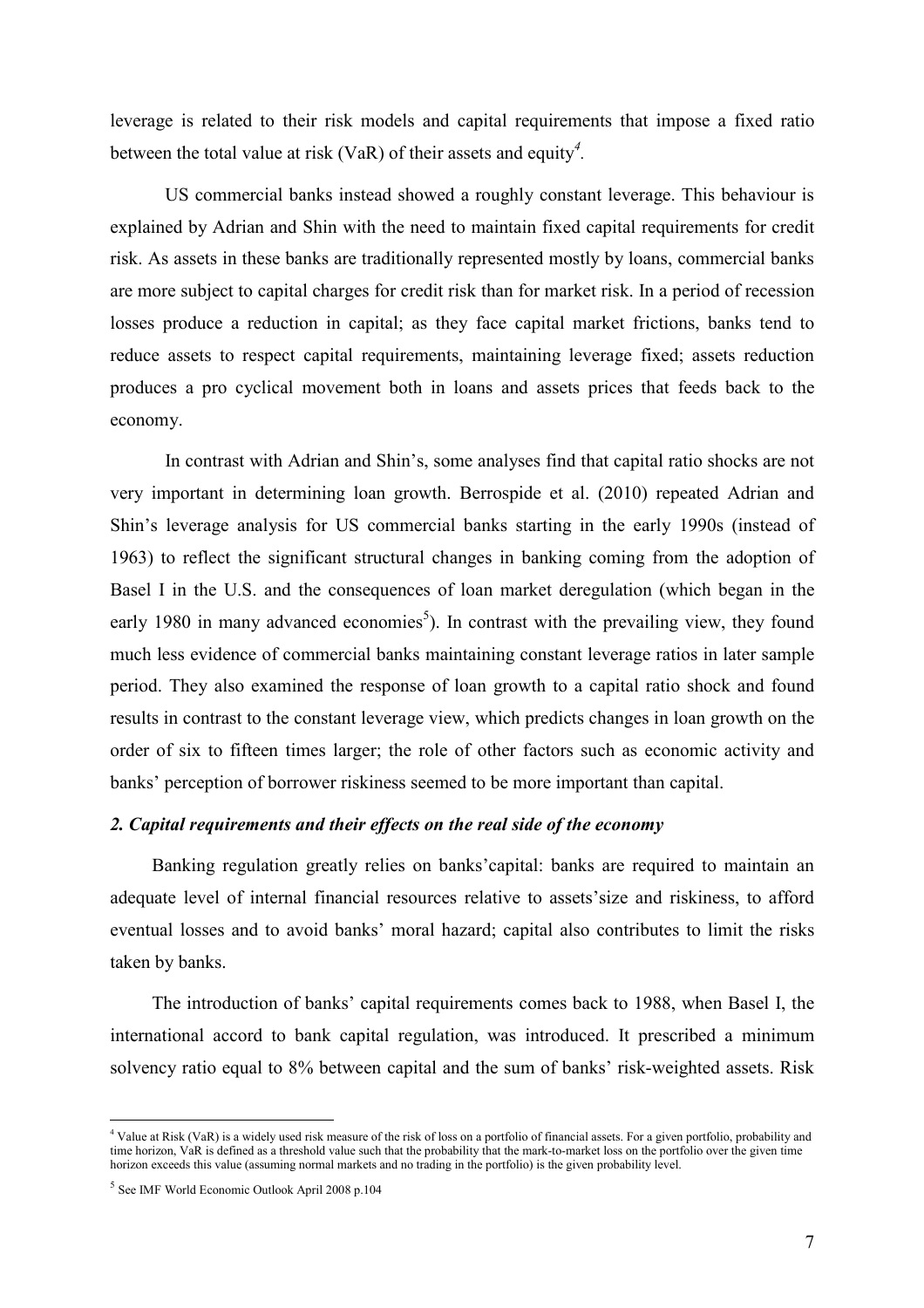weights were fixed per each asset category according to the presumed degree of risk (the weights were 0% for sovereigns, 20% for banks, 50% for mortgage loans, 100% for all other loans such as loans to firms and households) $<sup>6</sup>$ .</sup>

The second of the Basel Accords on banks' capital adequacy, Basel II, was issued by the Basel Committee on Banking Supervision<sup>7</sup> and initially published in June 2004. Basel II was directed at improving the consistency of banks' capital regulation internationally, make regulatory capital more risk sensitive and promote enhanced risk-management practices among large, internationally active banking organizations. Like the previous Basel I accord, it states a minimum capital requirement for banks of 8% of banks' risk weighted assets, but weights are not fixed and can be determined in two different ways. In the so called standardised approach, banks may use credit risk valuations of credit rating agencies<sup>8</sup>, while supervisors are responsible for deciding the correspondence between rating agencies' assessment categories and risk weights. Alternatively, banks can choose the internal rating methodology for calculating their capital requirements for credit risk: this approach is subject to the explicit approval of the bank's supervisor and allows banks to use their internal rating systems; it is known as internal rating-based (IRB), in two version: foundation or advanced.

Banks' capital requirements can have important real effects and can amplify the business cycle. They essentially impose banks to maintain a fixed ratio between capital and risk weighted assets; as a consequence, the amount of capital represents a limit to loans' provision. In other terms, capital – together with funding - represents for the banks a sort of raw material to offer loans and expand assets: the higher the level of capital, the bigger the impulse that banks can give to the economy and financial markets, via loan provisions and securities acquisitions.

Any negative macroeconomic shock that increases risks and produces capital losses would require less capitalized banks to raise new capital in order to respect the capital ratios. If the market for capital were frictionless, banks would not encounter any difficulty in rising new capital and maintaining the same level of assets. If instead banks cannot easily increase their capital because of frictions in capital markets, they tend to deleverage, selling securities and reducing loans provision in order to respect capital requirements: this behaviour amplifies the effects of downturns in the real and financial world. The opposite happens during

 $<sup>6</sup>$  Banca D'Italia Occasional paper n.44, 2009.</sup>

 $7$  It is available in the Bank for International Settlement web site.

<sup>&</sup>lt;sup>8</sup> These rating agencies (known as External Credit Assessment Institutions) are recognised as eligible for capital purposes by national supervisors in accordance with the criteria defined in the Accord.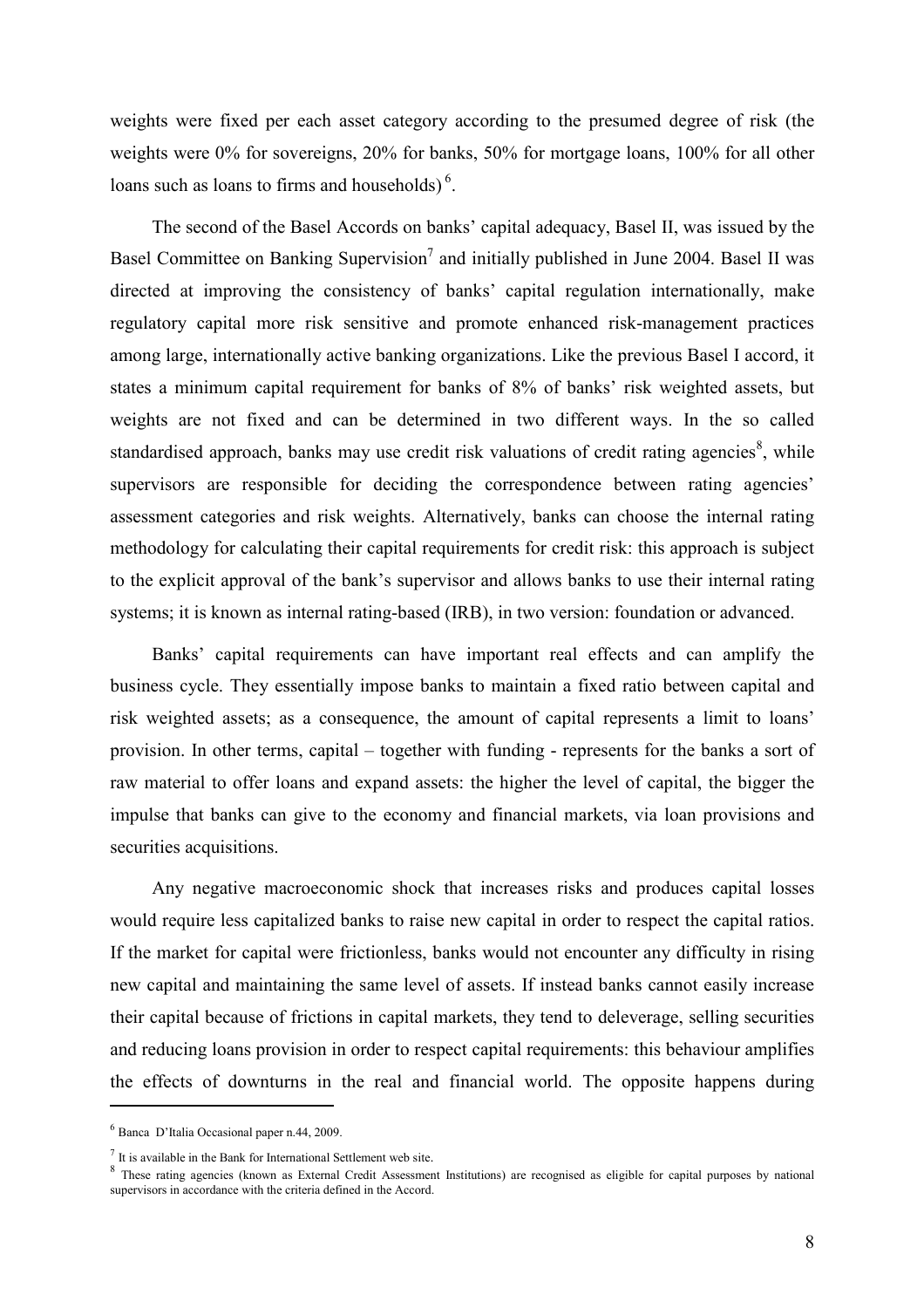expansions where financial intermediaries hold surplus capital; they expand assets offering new loans and through new securities purchases. The described mechanism works under both the first and the second Basel Accord as both of them essentially prescribe a fixed level of leverage, i.e. a constant ratio between assets and capital<sup>9</sup>.

In the following, these aspects will be analyzed in more detail, modelling the transmission channel from commercial banks' balance sheets to real economy. The analysis can be ideally divided in twos:

- 1. The next section concentrates on capital requirements, trying to understand if US commercial banks targeted a constant leverage from the introduction of the first Basel Accord. This would imply that commercial banks actively managed their assets in order to maintain a constant capital to assets ratio (or capital ratios), deleveraging during downturns and expanding loans and other assets in upturns;
- 2. Then the transmission channel from banks balance sheets to real economy is modelled, through a Vector Error Correction Model (VECM) that takes into account real variables together with financial ones.

#### 3. The data and the empirical model

The model consists of 7 variables: product  $(Y)$ , consumption  $(C)$ , investments  $(I)$ , assets (A) and capital  $(K)$  for commercial banks, the s&p index  $(SP)$ , the fed fund rate  $(F)$ . Data have been collected by the Federal Reserve Bank of St. Louis web site. They refer to:

- < gross national product (Y), gross private domestic investment (I), personal consumption expenditures  $(C)$ , seasonally adjusted; they have been expressed in real terms dividing by the implicit price deflator of the gross national product (in billions of dollars);
- < the effective fed fund rate (F) in percentage. The federal fundrate is the interest rate at which private depository institutions (mostly banks) lend balances (federal funds) at the Federal Reserve to other depository institutions, usually overnight. The interest rate that the borrowing bank pays to the lending bank to borrow the funds is negotiated between the two banks, and the weighted average of this rate across all such transactions is the federal funds

<sup>&</sup>lt;sup>9</sup> The new Basel III Accord, issued by the Basel Committee in 2010-2011 but not yet implemented, addresses the issue of pro cyclicality of capital requirements introducing two new capital buffers: a "mandatory capital conservation buffer" of 2.5%, aimed at ensuring that banks maintain a buffer of capital that can be used to absorb losses during periods of financial and economic stress, and (ii) a "discretionary counter-cyclical buffer", which would allow national regulators to require up to another 2.5% of capital during periods of high credit growth with the purpose of achieving the broader macroprudential goal of protecting the banking sector from periods of excess aggregate credit growth.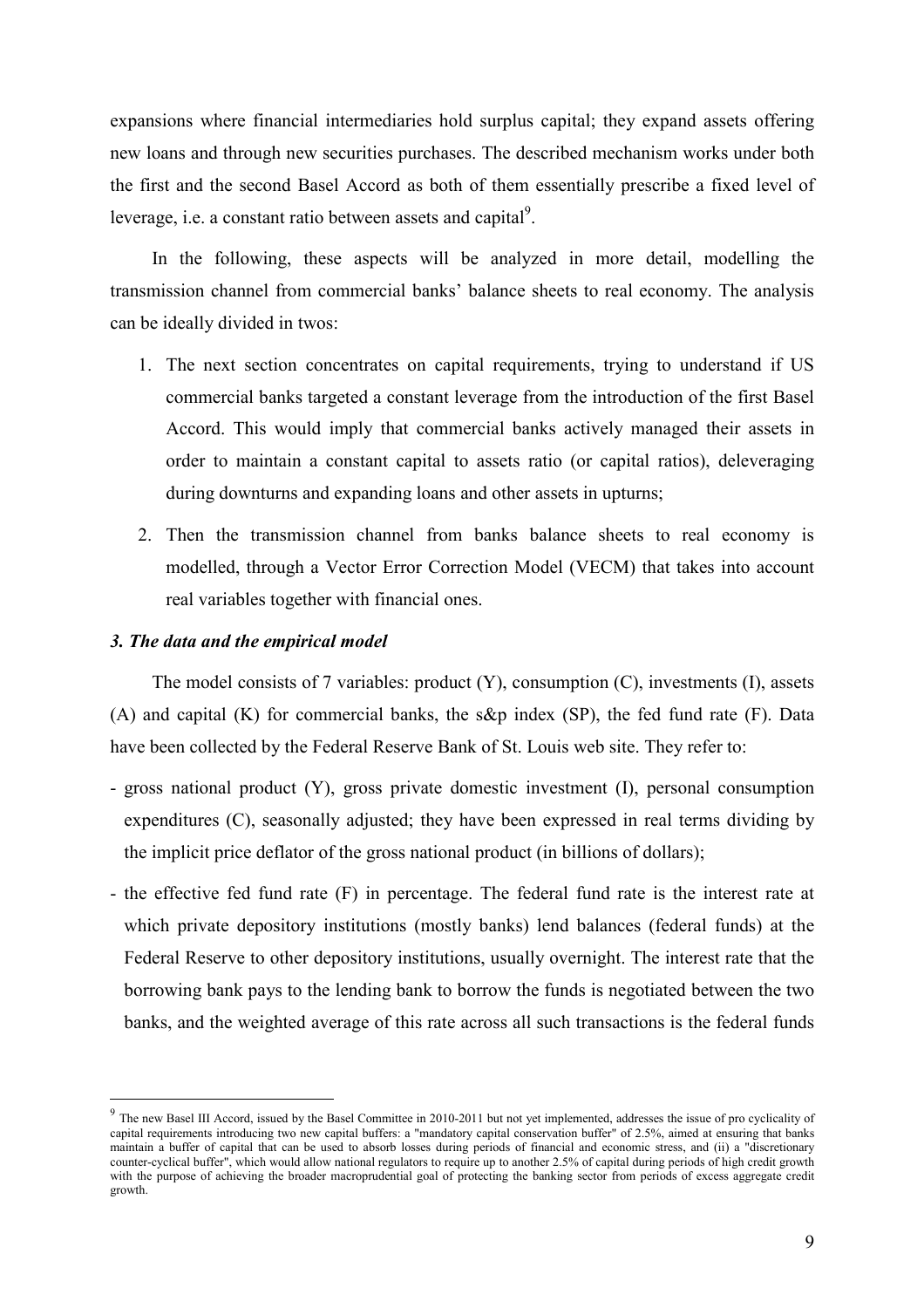effective rate<sup>10</sup>; as the Federal Reserve uses open market operations to influence the supply of money in the U.S. economy to make the federal funds effective rate follow the federal funds target rate, this variable can represent both the policy rate and the conditions of the interbank market of funds;

- < seasonally adjusted assets (A) of all commercial banks (in nominal terms, millions of dollars);
- capital (K, assets less liabilities) of all U.S: commercial banks (in nominal terms, million of dollars). Strictly speaking this series represents banks' net worth but I will refer to it simply as capital  $(K)$ ;
- the Standard  $& Poor's 500 US index at the end of any quarter (SP); this series has been$ collected by Bloomberg's. It contains the prices of 500 large-cap common stocks actively traded in the United States and is incorporated into the model to take into account the effects of the banks' variables on financial markets. To express this variable in real term, it has been divided it by the implicit price deflator of the gross national product.

All the series are quarterly observations; they have been transformed in dollars and then in natural logarithm; the fed fund rate has been divided by one hundred and summed to one before the logarithmic transformation as it was initially expressed in percentage points.

The setting for modelling the real sector will be that of the Real Business Cycle Theory<sup>11</sup>, according to which product, consumptions and investments show the same long run growth process induced by the growth rate of the total factor productivity. Real Business Cycle Theory allows taking into account an important source of U.S. growth in the period under consideration - the technological shock - on which there is general consensus<sup>12</sup>. This theory accepts the complete irrelevance of monetary policy: nominal variables, such as the money supply and the price level, are assumed to have no role in explaining fluctuations in real variables, such as output and employment<sup>13</sup>; nevertheless more recent versions of Real Business Cycle models take into account capital market imperfections, nominal or real rigidities and, lately, the role of banks (see Section 1).

<sup>&</sup>lt;sup>10</sup> The federal funds target rate is instead determined by a meeting of the members of the Federal Open Market Committee which normally occurs eight times a year about seven weeks apart. The committee may also hold additional meetings and implement target rate changes outside of its normal schedule. The Federal Reserve uses Open market operations to influence the supply of money in the U.S. economy to make the federal funds effective rate follow the federal funds target rate.

 $11$  King R. et al. (1991).

<sup>12</sup>GordonR.J.(2008)

<sup>13</sup> MankiwN.G.(1989)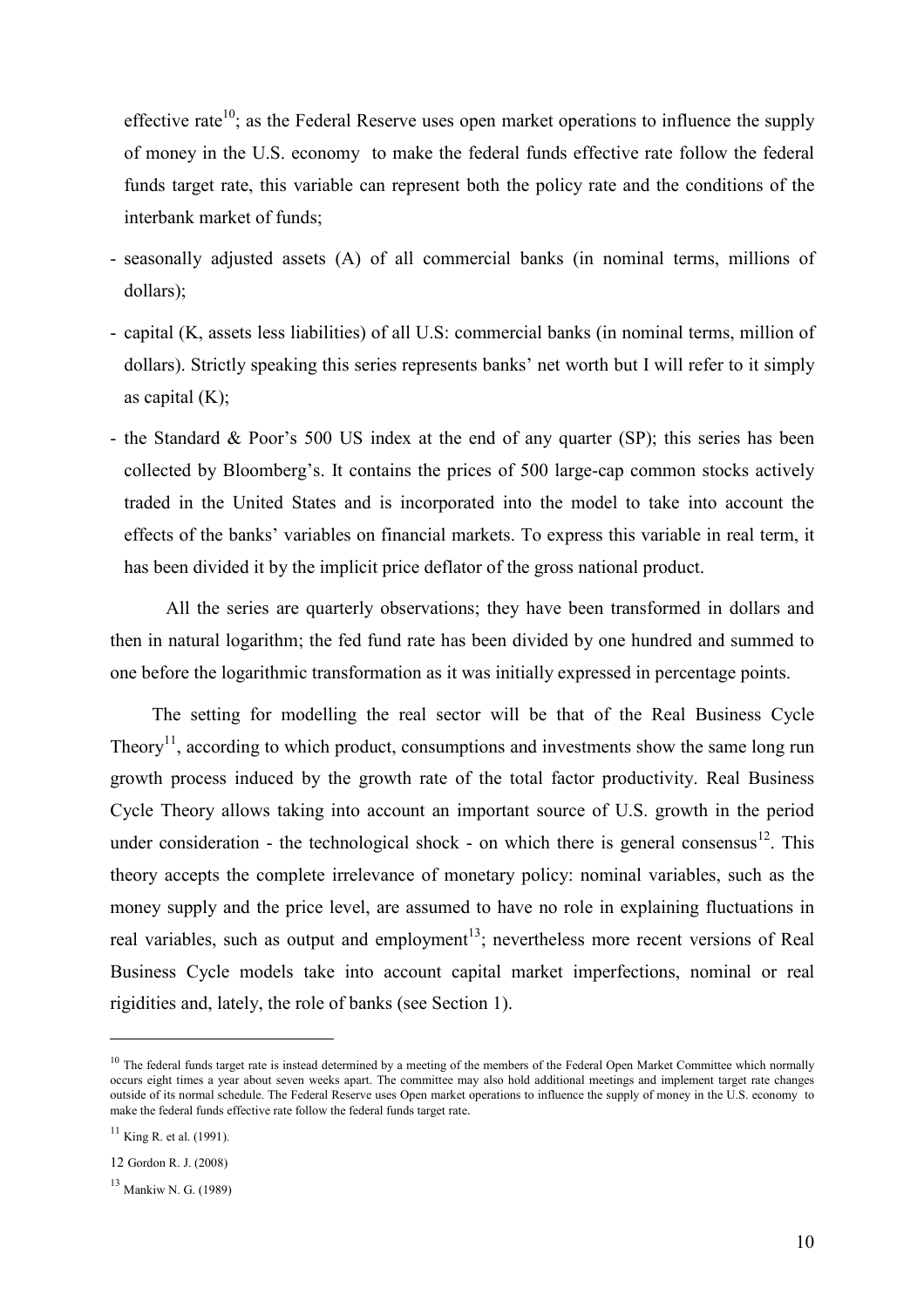This paper tries to add the banks' capital and assets transmission channel to this framework, seeking to assess the influence of these two nominal variables on the real ones. It makes recourse to a Cointegrated Vector Autoregressive Model, as this framework allows modelling both the long run and the short dynamics among variables and also because it:

- $\triangleright$  Treats all variables as endogenous. In particular, capital and assets are endogenous with respect to product: an increase in product can have the effect of increasing banks' profits and therefore capital, this in turn can give rise to more loans provision that can have effects on product growth;
- $\triangleright$  Allows describing their joint behaviour imposing restrictions based on the economic theory (in this case the RBC theory).

The analysis proceeds as follow:

- first of all the relationship between banks' assets and capital before and after 1988 is analyzed, trying to understand if banks target a constant leverage level since that year;
- the VECM model is estimated, defining the number and characteristics of the contegration vectors according to the economic theory and the results of cointegration tests;
- in order to identify the structural form of the model, long and short run restrictions are imposed according to the economic theory and to some reasonable assumptions about short and long run parameters.

Before modelling the VECM, a univariate analysis (not reported) of the time series was performed according to the methodology developed by Pelham Box G. E. e Jenkins G. M. (1979); it showed that they are all integrated of first order or I(1)<sup>14</sup>.

#### 4. Is commercial banks' leverage constant?

Fig.1 represents aggregate leverage (assets divided by capital) for commercial banks and shows a sharp increase until the early eighties and than the convergence around 15 and then 10 during the following years. These values are more or less consistent with capital ratios

 $14$  The univariate analysis took into consideration:

the total and partial autocorrelograms: for all series the total one slowly decreases to zero starting from a value close to one, while the partial one shows that the first order autocorrelations are significantly different to zero and close to one. This behaviour is typical of the first order autoregressive series  $AR(1)$ ;

the results of an Augmented Dickey and Fuller (ADF) test, that has been performed including a drift to take into account the presence of a linear trend in all series and a time trend in the fed rate series, that shows a quadratic trend, and including the number of lags that was suggested case by case by the Schwarz information criterion. In all cases it is not possible to reject the null hypothesis of a unit root.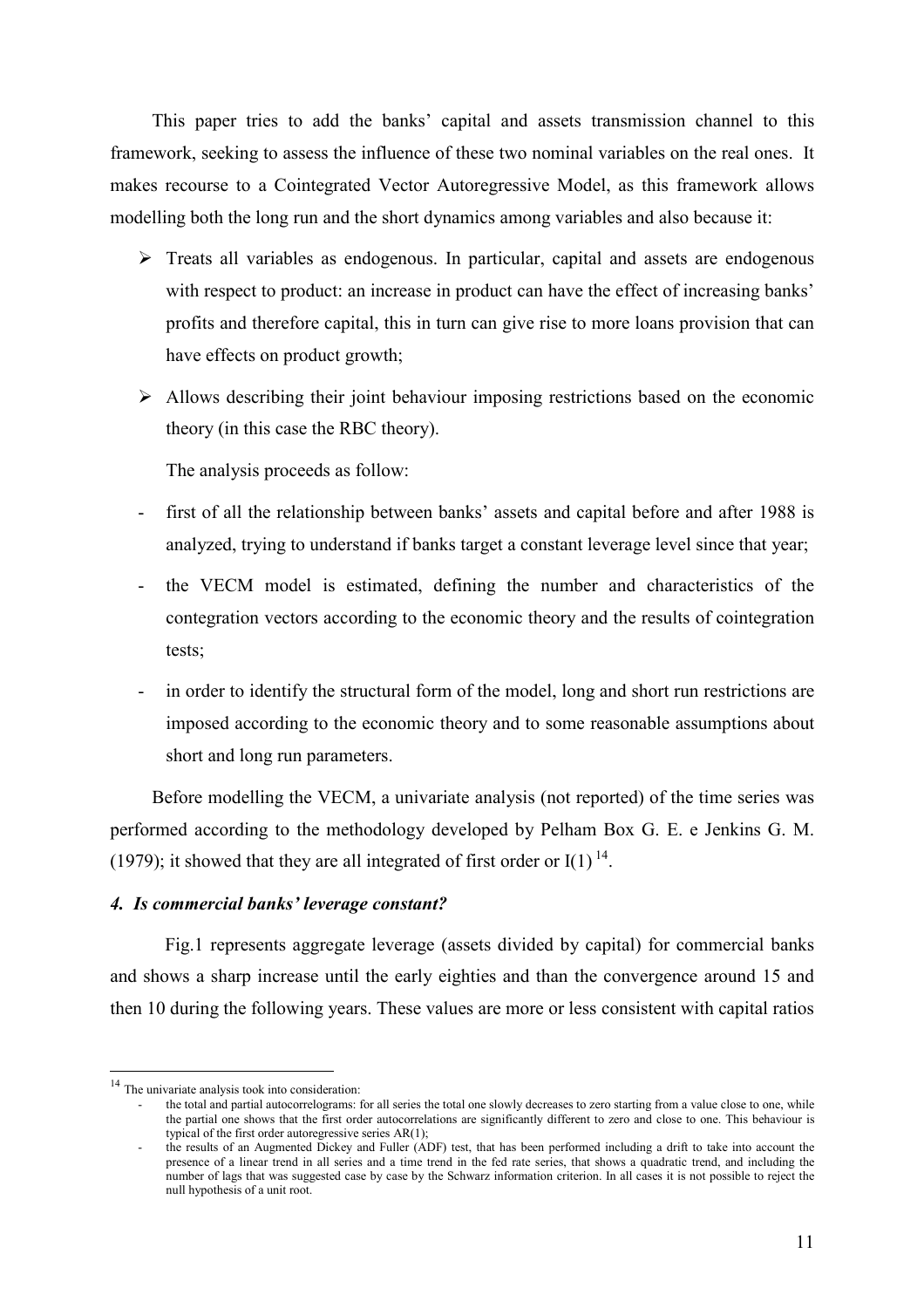between 0.08 and 0.125 (and leverage between 8 and 12), showing that commercial banks have substantially targeted a constant leverage ratio since 1988 (or even before, 1984).

#### Insert Fig. 1 here

Source: U.S. flows of funds

As seen in the previous section, assets and capital should be strictly linked by a close relationship from the introduction of Basel I in the late eighties, as capital requirements essentially imply proportionality between the twos. From an econometric point of view this relationship could imply a cointegration relation: both series are non stationary and integrated of the first order  $I(1)$ , but, as they share a long run relationship, their linear combination could be stationary (i.e.  $I(0)$ ). In order to verify this hypothesis a linear regression between the two variables has been made, making recourse to OLS estimators: Stock and Watson (1991) in fact demonstrated that when two variables are cointegrated, OLS method is super consistent as its rate of convergence is  $T^2$  rather than just T like in Chebyshev's inequality.

The regression for the period from the introduction of the first Basel Accord (Basel I) 1988q1 until 2010q1 underlines the strict positive relationship between the two variables; Rsquared is close to unity and the dependent variable is significantly different from zero (see  $(4.1)$  and table 1, standard errors in parenthesis).

$$
A = 9.03 + 0.75 K \tag{4.1}
$$
  
(0.22) (0.01) 
$$
AdiR^2 = 0.98
$$

**INSERT** Table n. 1 here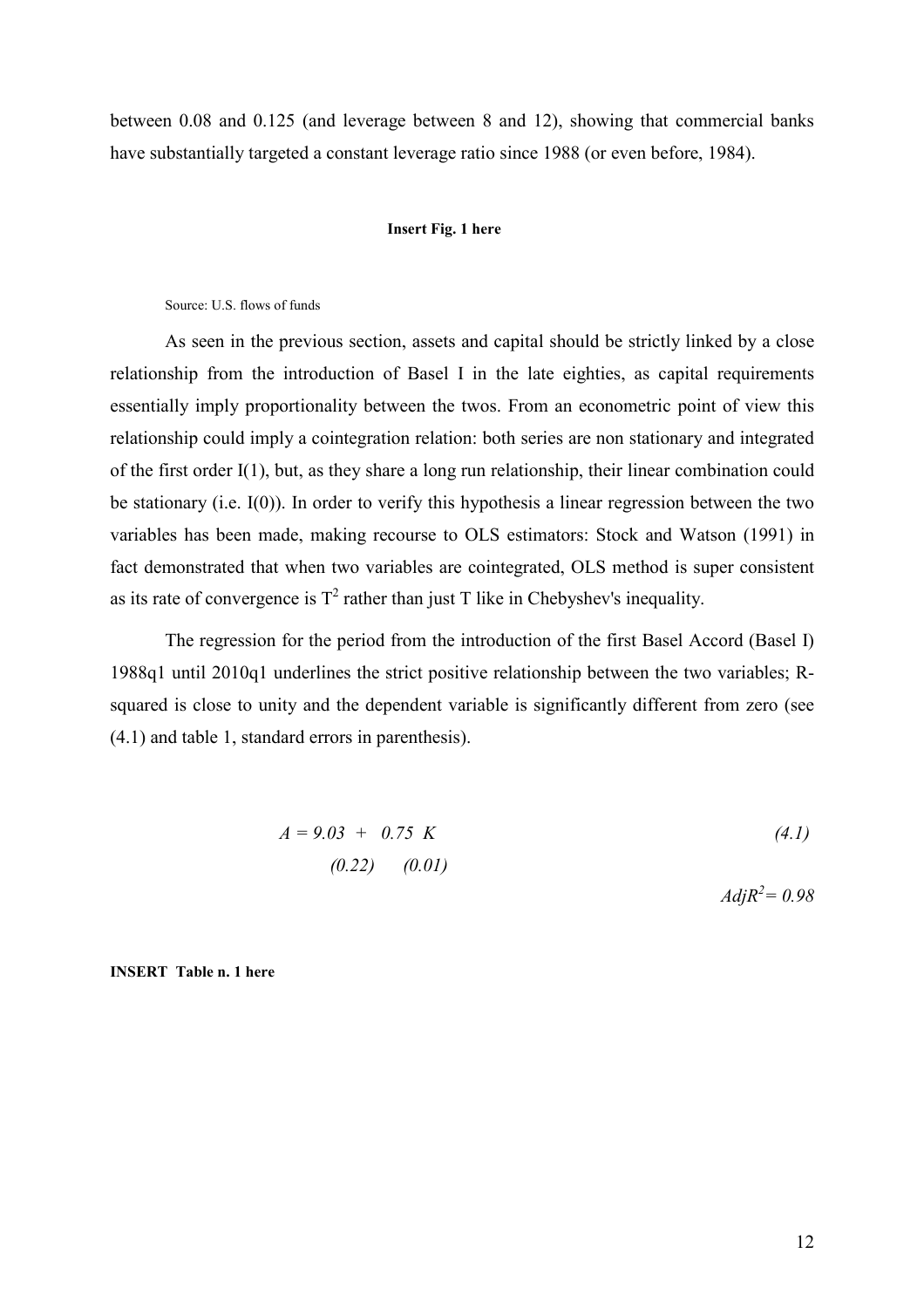To better evaluate the cointegration hypothesis, an Engel and Granger test was performed; it is equivalent to an Augmented Dickey and Fuller (ADF) over regression residuals, but shows different critical values, tabled by Engle and Granger  $(1987)^{15}$ .

The value of test statistic is  $-3.2453$ , which is smaller then the critical value at  $5\%$ probability level (-3.17). Therefore its possible to reject the null hypotheses of unit root and accept the alternative of stationarity of the residuals of the above regression; i.e. the hypothesis of cointegration between banks' assets and capital.

In order to verify if a similar relationship was in place before 1988, a robustness check was made repeating the same estimates as above but taking into account the period 1973q1, 1987q4. The regression between assets and capital shows in this case a much less significant relationship (see  $(4.2)$ ) and table  $2)^{16}$ . This result seems to offer sufficient evidence against cointegration and hence against the constant leverage view in the period before the introduction of the first Basel Accord

$$
A = -2.34 + 1.18 K \tag{4.2}
$$
  
(4.80) (0.18)  

$$
AdiR^2 = 0.40
$$

#### **INSERT Table n. 2 here**

In the end, data evidence seems to prove a cointegration relation between commercial banks' capital and assets starting from 1988, when capital requirements were introduced, but not before that date. This result is in favour of the hypothesis that banks respected a constant ratio between capital and risk weighted assets or, in other terms, a constant leverage ratio, since the introduction of the first Basel accord

From an economic point of view, a cointegration relationship between assets and capital implies that capital ratio is a binding constraint for banks: they are forced to reduce assets in case of capital losses and can instead increase assets when the economic conditions are favourable and more capital is available. This behaviour, as described in the previous

<sup>&</sup>lt;sup>15</sup> No drift was included in the test as the plot of the residual series does not show any linear trend; regarding the number of lags to be included in the regression, the test takes into account what suggested by the Schwarz information criterion (4 lags).

<sup>&</sup>lt;sup>16</sup> Furthermore, both the partial and the total residuals auto correlograms (not reported) describe an AR(1) process and the first order autocorrelation is very close to one: this could mean that a non stationary process is still present in residuals.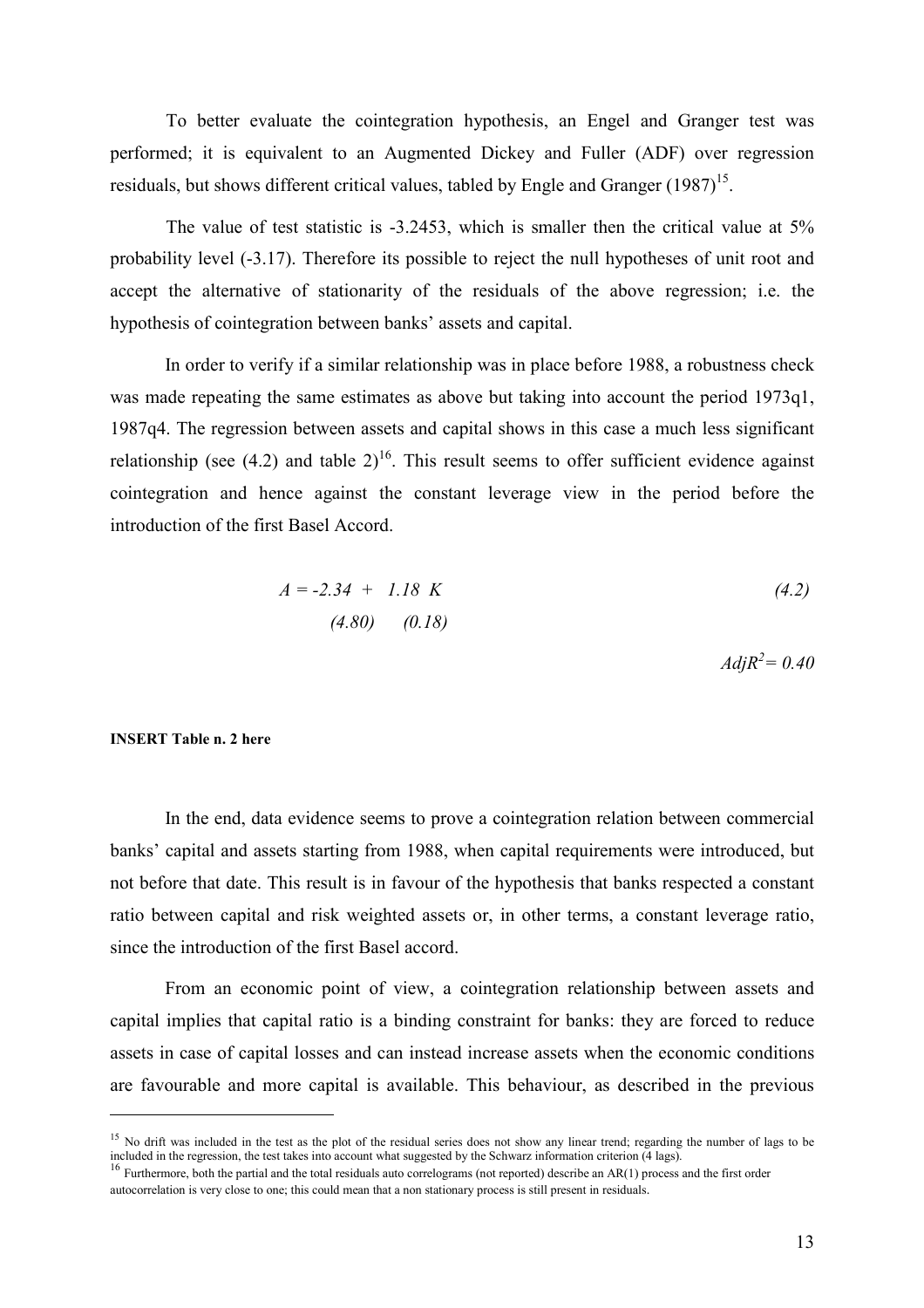section, can have important effects on the real side of the economy amplifying the economic cycle and could have been one of the main sources of US expansion until the crisis, but also on of the reasons for the subsequent turmoil, when banks abruptly deleveraged.

### 5. The transmission channel of banks balance sheets on the real economy: a structural vector error correction model -SVECM.

In the following, the Vector Error Correction Model is estimated for the period 1988q1-2007q2, i.e. from the introduction of capital requirements to the very beginning of the financial crisis. The crisis period is not included in the estimates as the aim of paper is to understand if capital requirements and the increase in banks' assets have played a role in the increase in real variables registered until the crisis, creating the conditions for the subsequent financial instability; besides, considering the crisis period (2007-2010) could introduce non linearity in the model and parameters' instability.

The reduced form VECM takes the following form:

$$
\Delta y_t = \Pi y_t + \Sigma_{i=1, p-1} \Gamma_i y_t + u_t
$$
\n(5.1)

where  $\Pi = \alpha \beta' = -(I_k - A_{i+1} - ... - A_n)$ ,  $\alpha$  is the loading coefficients matrix and  $\beta'$  is the matrix containing the cointegration vectors;  $v_t$  is the vector of m=7 variables,  $\Gamma_i = -(A_{i+1} + ... + A_p)$  refers to the short-run parameters,  $u_t$  is an independent stochastic vector of the unobservable error terms with mean zero and non-singular covariance matrix  $\mathbf{\Sigma} u$ .

The VECM is obtained from a Vector Autoregressive (VAR) model in levels, that takes the following form:

$$
y_{t} = \sum_{i=1, p} A_{i} y_{t-i} + u_{t}
$$
\n(5.2)

subtracting  $y_{t-1}$  from both sides and rearranging terms.

The order of the variables in the VAR is the following: Y, K, F, SP, A, I, C (product, consumption, investments, assets and capital for commercial banks, the s&p index, the fed fund rate). Before proceeding it is preliminarily necessary to identify the cointegration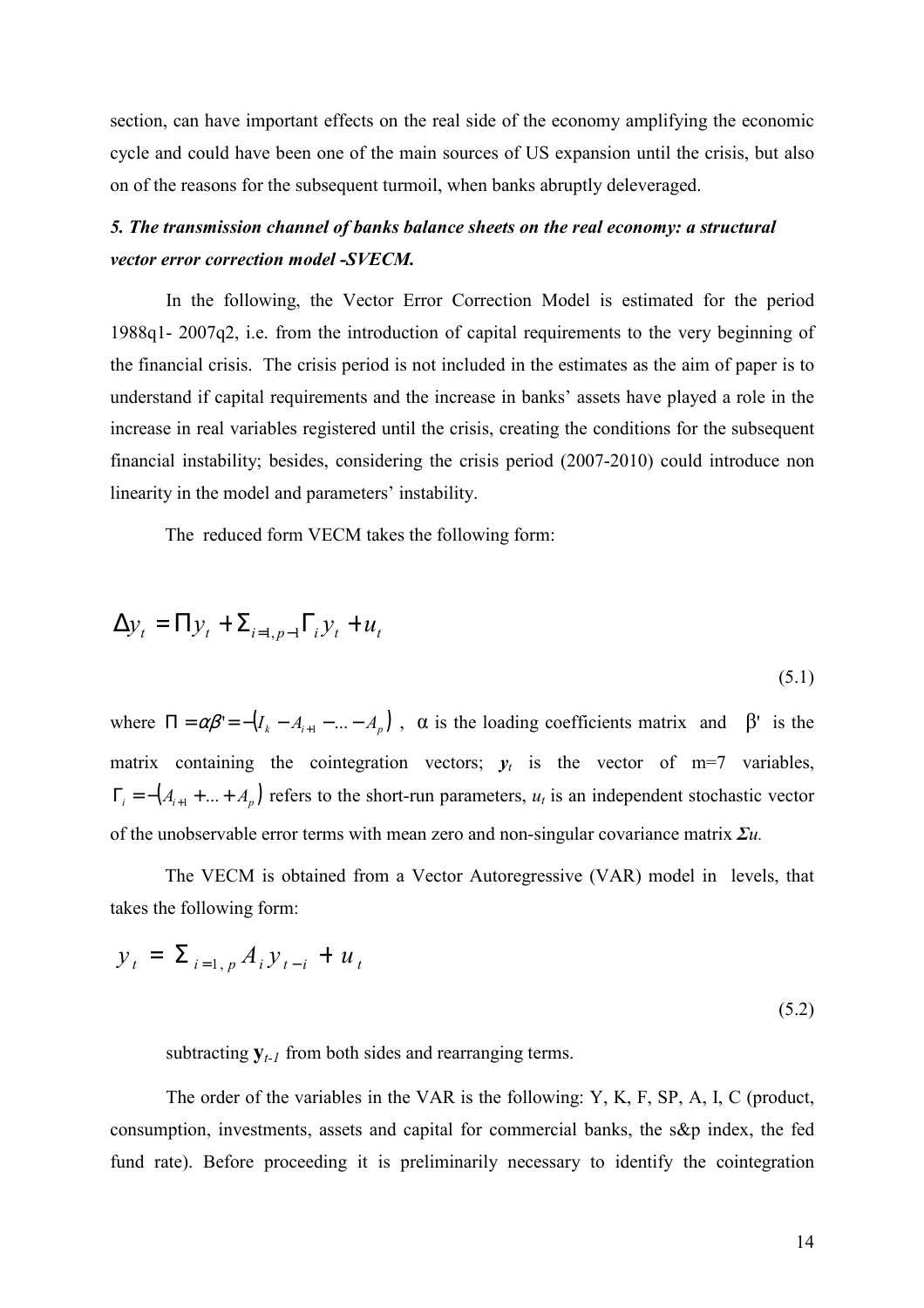relations among the 7 variables considered in the analysis, having in mind that one cointegration relation has already been proved between capital and assets<sup>17</sup>. To this end, a Johannes cointegration test has been performed among the seven variables; in this test the null hypothesis is that the rank of the cointegration matrix  $\Pi$  is r=0,1,2,... against the alternative hypothesis. The first row tests  $r=0$  against  $r>0$ ; the second row tests  $r=1$  against  $r>1$  and so on. In the end, the estimates will take into consideration four cointegration relationships as suggested by the following Johansen trace test where the hypothesis of rank 3 is rejected in favour of rank  $4^{18}$ 

#### **INSERT Table 3 HERE**

Therefore matrix  $\Pi = \alpha \beta'$  in (1) is rank 4, because of the 4 cointegration relations, which are  $I(0)$  and represent the long-run equilibrium relations among the variables; the whole statistical equilibrium is driven by  $(m - r) = (7-4) = 3$  stochastic trends.

To identify the cointegration matrix  $\beta$  this paper makes recourse to the theory based procedure suggested by Pesaran (1997), imposing that:

- consumption and investments depend on gross national product, as predicted by the Real business cycle theory: a linear trend variable has also been considered in the consumption equation;

- banks'assets are related to banks'capital, gross national product and a linear trend:

- the market index depends on product;

restricting to zero all the other coefficients in the matrix  $\beta'$ . The time lag of the VECM is 2, that ensures residual whiteness according to a Lagrange Multiplier test<sup>19</sup>.

The choice to introduce the product in the asset equation is in line with some other papers where banks' assets or loan provisioning is modelled<sup>20</sup>. The long run relationship between market indices and product has been proved in other works<sup>21</sup>, where it is shown that the long run relationship between these variables depends on the fact that greater economic

<sup>&</sup>lt;sup>17</sup> The capital series (K)'s seasonality (cfr. Fig.1) has preliminarily been adjusted it by the X11 method.

The capital series (K) 3 seasonally (CH) 3 seasonally (CH)  $\frac{18}{2}$ . The cointegration test was also performed taking into account two or three variables by time; it confirmed the results described in the text.<br><sup>19</sup> The statistics is  $LM(49) = 53.3422$  and the p-value = 0.3109. If the null Hypothesis is tested against the alternative that residuals follow a AR(4), the LM(49) = 51.8228 and its p-value = 0.3643.

 $20$  See for example Gambacorta L. et al. (2010)

 $^{21}$  McMillan D.G.(2005)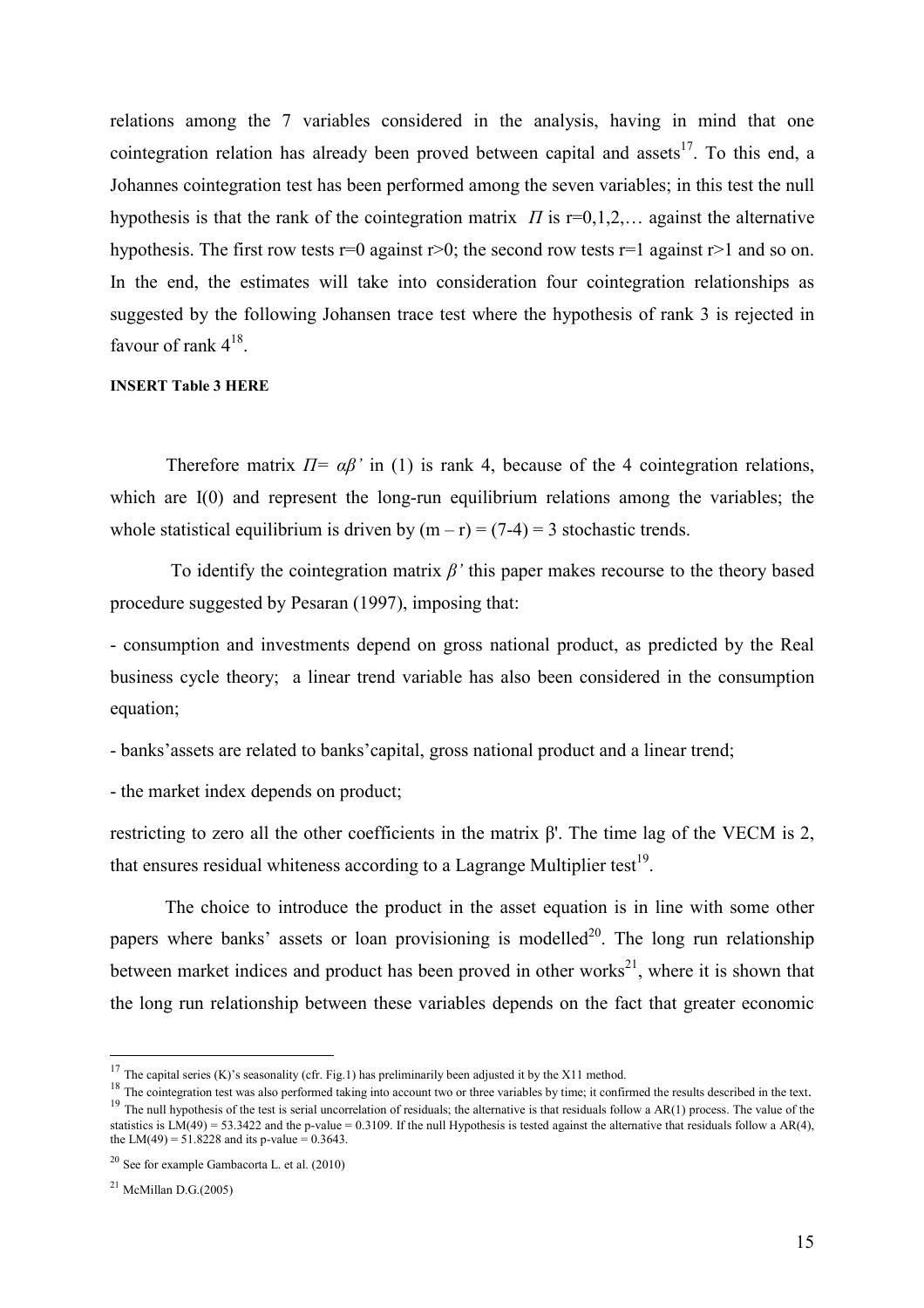activity (i.e. higher product) leads to a rising stock market through increased future cash flows, these in turns increase future dividends. The four cointegration equations are the following:

$$
I = 1.26 Y
$$
  
(0.016)  

$$
C = 1.017 Y + 0.0007 T
$$
  
(0.05) (0.0004)  

$$
A = 3.12 Y + 1.44 K - 0.04 T
$$
  
(0.21) (0.11) (0.003)  

$$
SP = 2.31 Y
$$
  
(5.6)  
(0.12)

where all coefficients are correctly signed and significant (asymptotic conditional standard errors in parentheses). As variables are expressed in terms of logarithms, cointegration coefficients represent elasticises. They show that investments, consumption, banks' assets and financial markets strongly react to a change in product as their elasticity is greater than one.

Consumption shows a positive linear trend, that captures the increase in U.S. consumption until the crisis. Banks' assets show a negative trend: capital ratios, as seen before, are expressed as capital over risk weighted assets, this trend can therefore indicate the increase in riskiness of assets (the weights) in the period under consideration.

#### 6. The structural model

Johansen<sup>22</sup> has shown that a vector  $y_t$  generated by a reduced form VECM, can be expressed in the following VMA (Vector Moving Average) form:

$$
y_t = C(1)\Sigma_{i=1,t}u_i + C^{\circ}(L)u_t + y_0
$$

(5.7)

where  $y_0$  represents the initial conditions of non-stationary variables  $y_t$  (the hypothesis of a finite past is necessary to avoid explosive moments),  $C(1)$  contains the permanent components and captures the long stochastic trend, while  $C^{\circ}(L) = \sum_{j=0, \infty} C_j L_j$  is an infinite order polynomial in the lag operator with coefficient matrices  $C_j$  that goes to zero as j tends to

 $22$  Johansen S. (1995).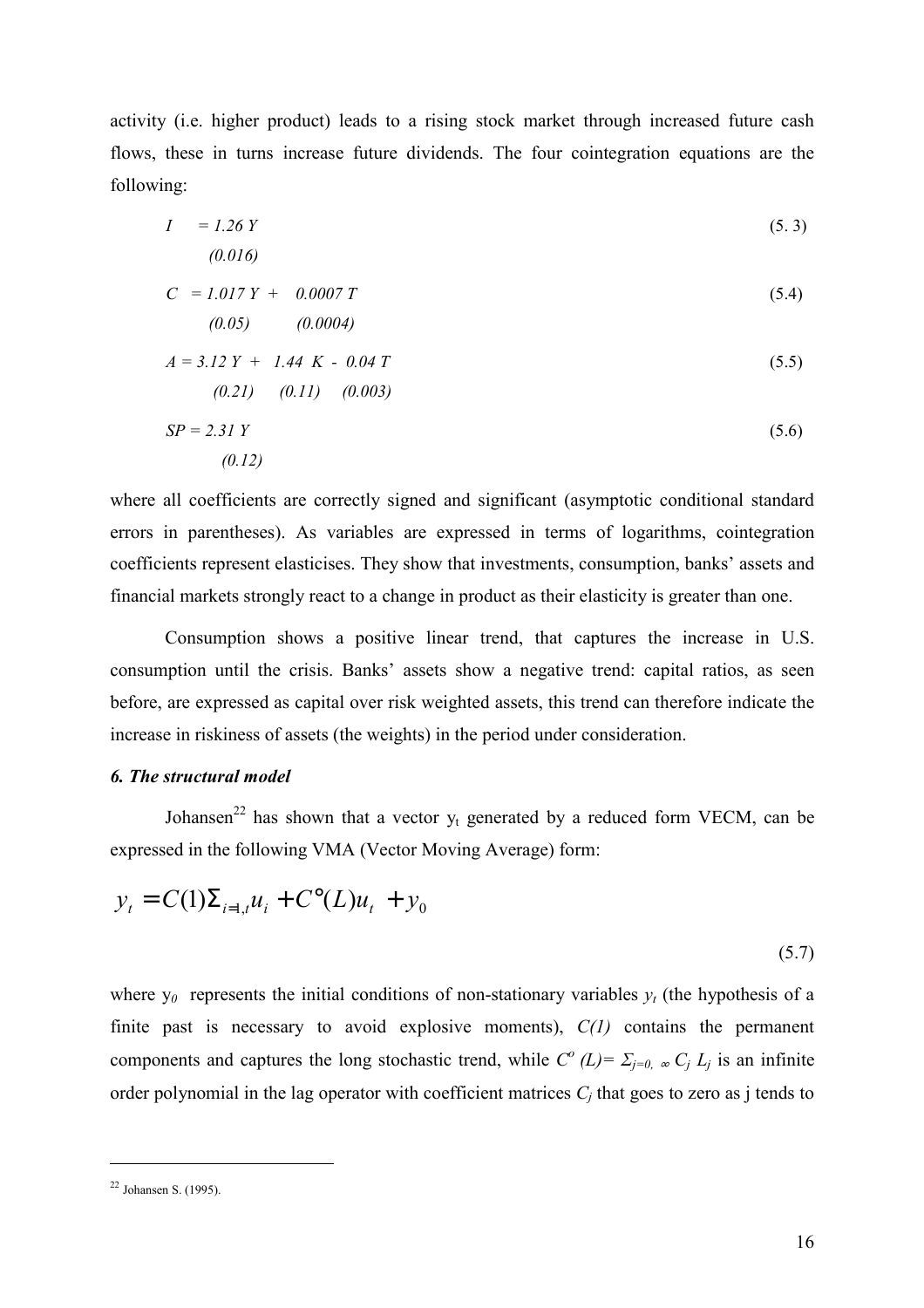infinity.  $C^{\circ}$  (L)  $u_t$  represents the transitory components and contains the instantaneous coefficients.

According to the so called AB-model of Amisano and Giannini<sup>23</sup>, fundamental shocks are linearly related to reduced form shocks by the following equation system:

$$
A_o u_t = B \varepsilon_t
$$

Where *Ao* is the (7 x 7) contemporaneous effect matrix; *B* is the (7 x 7) structural shocks short run response matrix and  $\varepsilon_t$  are the structural shocks that have zero mean and identity covariance matrix.

In this paper, it is assumed that the contemporary correlation matrix  $A_0$  is an identity  $7*7$  matrix (this is known as the B model setup in the Amisano and Giannini framework), according to the quite plausible assumption that none of the seven variables immediately react to an innovation in the others. Therefore equation system  $(5.8)$  becomes:

$$
u_t = B\varepsilon_t
$$

and the covariance matrix of  $u_b$ ,  $\sum u$  is equal to BB'. This matrix is not uniquely specified as  $\Sigma_u$  $=$  BB' represents only  $\frac{1}{2}$  m (m+1) = 28 independent equations because of its symmetry. Some more  $\frac{1}{2}$  m(m-1) = 21 restrictions are necessary for the identification.

In order to obtain these restrictions and identify the structural shocks hitting the system  $\varepsilon$ <sub>t</sub> It is necessary to switch from the reduced form to the structural representation by replacing  $u_t$  by B $\varepsilon_t$ :

$$
y = C(1)B\Sigma_{i=1,t}\varepsilon_i + C^{\circ}(L)B\varepsilon_t + y_0
$$

 $(5.10)$ 

 $(5.8)$ 

 $(5.9)$ 

The structural shocks  $\varepsilon_t$  have a non singular covariance matrix: as a consequence also  $B$  is non singular.

 $^{23}$  Amisano G. and Giannini C. (1997)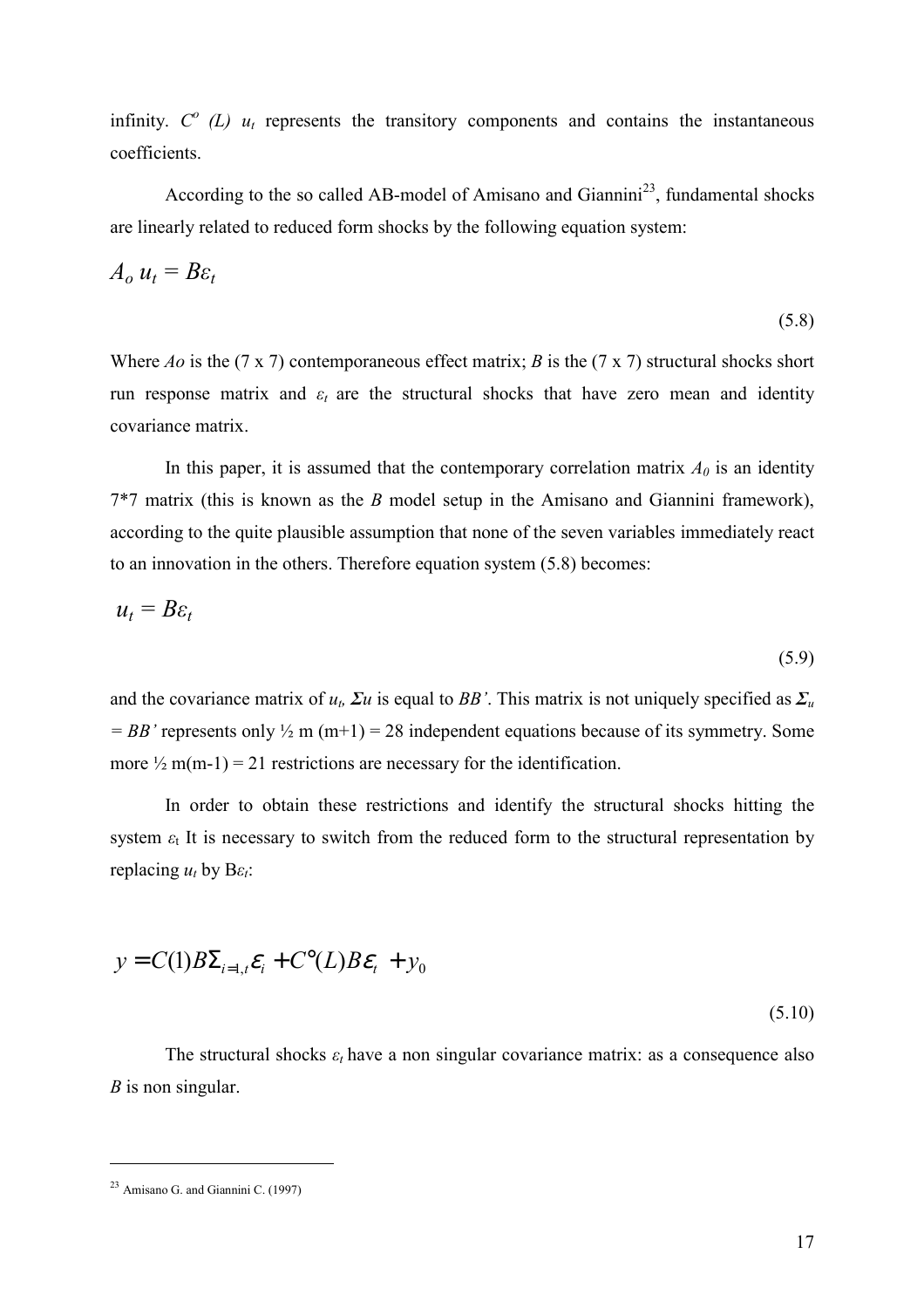$C(1)B$  has rank  $(m-r) = (7-4) = 3$  because  $C(1)$  has rank 3 for the presence of 4 cointegration relations that produces at most 4 columns of zeros in this matrix. The model is characterized by r=4 transitory and stationary components and by  $(m - r) = 3$  permanent and non-stationary components.

To identify the structural form 21 restrictions have to be imposed over the matrices  $C(I)B$  and  $C^{o}(L)$  B.

- $-$  r(m-r) = 4(7-4) = 12 restrictions can be derived from the cointegration relationships and are added to the long run matrix  $C(1)$ ; they are represented by 4 zero columns in this matrix corresponding to the long run answers coming from the transitory components;
- a number of  $(m-r)(m-r-1)/2 = (7-4)*(7-5)/2=3$  more restriction can be imposed over this matrix according to hypotheses coming from the economic theory;
- < other r(r −1)/2= 6 restrictions will be imposed on the contemporary relation matrix B according to feasible assumptions.

The restrictions imposed over the long run matrix  $C(1)$  are the following:

- the product series does not respond to any shock coming from the other variables apart from its own shock (the technological shock); these hypotheses are consistent with the Real Business Cycle theory and its theoretical presumption that only supply shocks have permanent effects on productivity. They also reflect the idea that money is neutral in the long run, as also the fed fund rate does not influence the product  $(c_{13}=0)$ . These restrictions give rise to zeros in the first row of the matrix, apart from the first element;
- the fed rate does not affect banks' capital in the long run  $(c_{23}=0)$ . This assumption, together with the hypothesis that the fed rate does not affect the product described above complete the hypothesis of neutrality of money in the long run as they imply that the effective federal fund rate affects neither of the other permanent components, i.e. the variables that "drive" the system in the long run (product and banks' capital). As a consequence, no other variable is influenced by the policy rate in the long run.

According to these restrictions the  $C(1)$  matrix will be: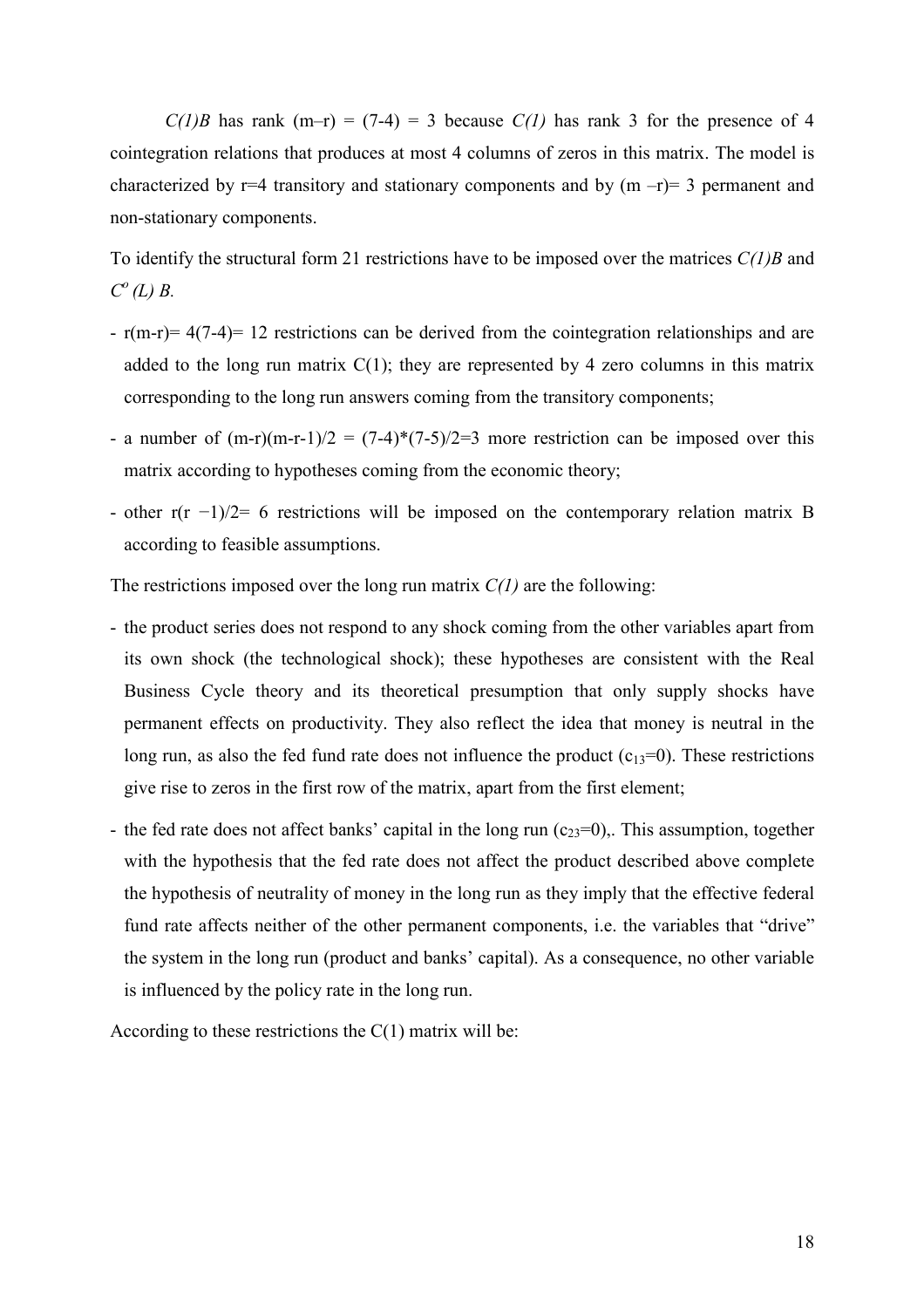$$
C(1) = \begin{bmatrix} c_{11} & 0 & 0 & 0 & 0 & 0 & 0 \\ c_{21} & c_{22} & 0 & 0 & 0 & 0 & 0 \\ c_{31} & c_{31} & c_{32} & 0 & 0 & 0 & 0 \\ c_{41} & c_{42} & c_{43} & 0 & 0 & 0 & 0 \\ c_{51} & c_{52} & c_{53} & 0 & 0 & 0 & 0 \\ c_{61} & c_{62} & c_{63} & 0 & 0 & 0 & 0 \\ c_{71} & c_{72} & c_{73} & 0 & 0 & 0 & 0 \end{bmatrix}
$$

 $(5.11)$ 

Regarding the  $B$  matrix, it has been restricted making recourse to feasible assumptions for the short run: i.e. supposing that consumption and investments do not immediately influence banks' capital and the market index ( $b_{25}$ ,  $b_{27}$ ,  $b_{46}$ ,  $b_{47}=0$ ) and that a shock to investments does not immediately influence the fed rate  $(b_{36}=0)$ . Another important short run assumption is that banks' assets do not immediately influence product  $(b_{15}=0)$ . This restriction relies on the idea that:

- banks require some time before providing a new loan;  $\overline{\phantom{a}}$
- it takes some times before households and firms employ the funds received with loans  $\overline{a}$ and their expenditure has real effects.

Under these hypotheses, the equation system  $(5.9)$  becomes:

$$
\begin{bmatrix}\n u_{Yt} \\
 u_{Kt} \\
 u_{Ft} \\
 u_{SPt} \\
 u_{Ht} \\
 u_{Ht} \\
 u_{Gt}\n\end{bmatrix} =\n\begin{bmatrix}\n b_{11} & b_{12} & b_{13} & b_{14} & 0 & b_{16} & b_{16} \\
 b_{21} & b_{22} & b_{23} & b_{24} & b_{25} & 0 & 0 \\
 b_{31} & b_{32} & b_{32} & b_{34} & b_{35} & 0 & b_{37} \\
 b_{41} & b_{42} & b_{43} & b_{44} & b_{45} & 0 & 0 \\
 b_{51} & b_{52} & b_{53} & b_{54} & b_{55} & b_{56} & b_{57} \\
 b_{61} & b_{62} & b_{63} & b_{64} & b_{65} & b_{66} & b_{67} \\
 b_{71} & b_{72} & b_{73} & b_{74} & b_{75} & b_{76} & b_{77}\n\end{bmatrix}\n\begin{bmatrix}\n \varepsilon_{Yt} \\
 \varepsilon_{Ft} \\
 \varepsilon_{Ft} \\
 \varepsilon_{Ft} \\
 \varepsilon_{Ft} \\
 \varepsilon_{Ft} \\
 \varepsilon_{Ft} \\
 \varepsilon_{Ft} \\
 \varepsilon_{Ft} \\
 \varepsilon_{Ft} \\
 \varepsilon_{Ft} \\
 \varepsilon_{Ft} \\
 \varepsilon_{Ft} \\
 \varepsilon_{Ft} \\
 \varepsilon_{Ft} \\
 \varepsilon_{Ft} \\
 \varepsilon_{Ft}\n\end{bmatrix}
$$

 $(5.12)$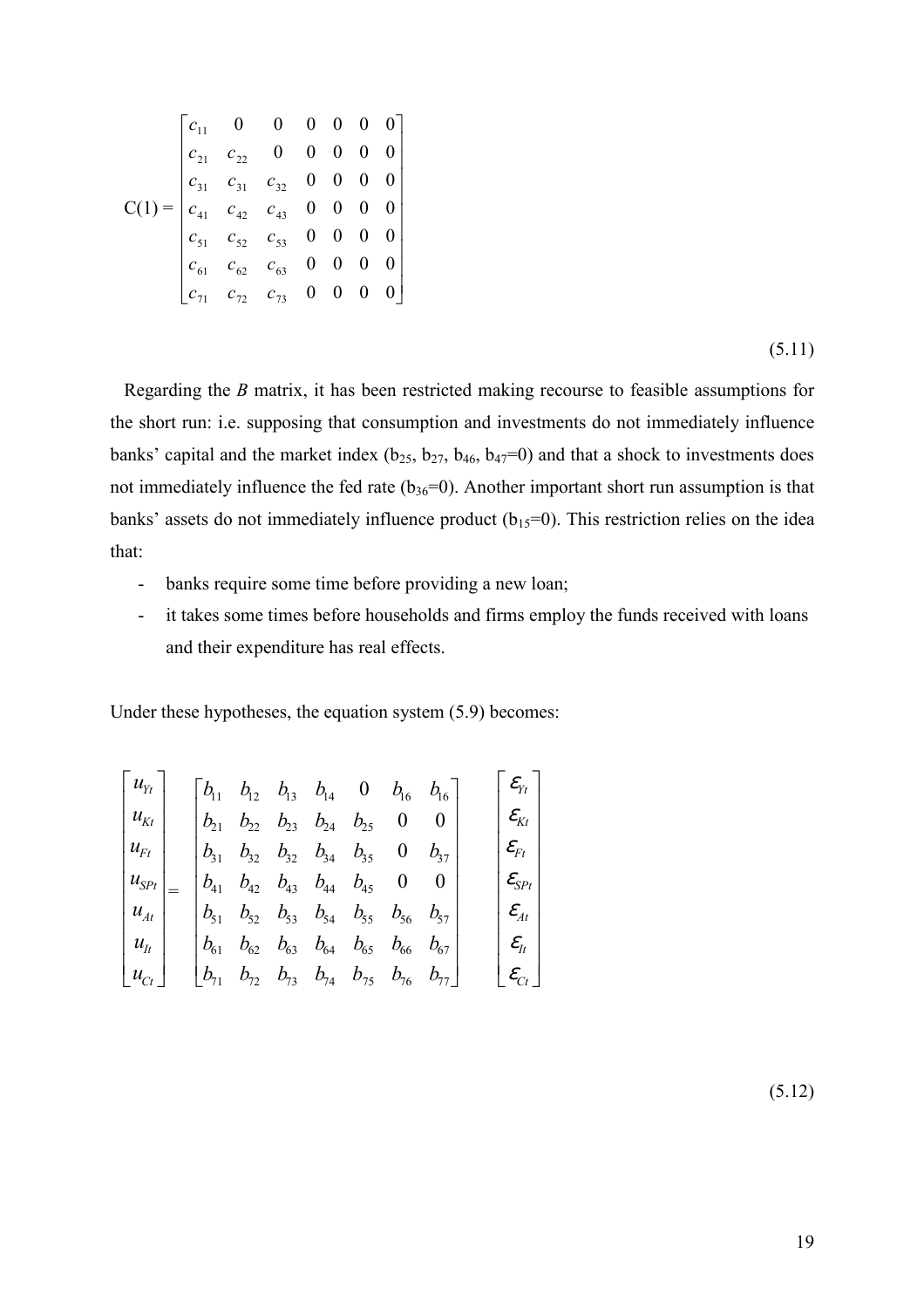#### 6.1. Structural VECM Analysis: Impulse Response Functions

Having estimated the Structural Cointegrated VAR model, it is possible to obtain the impulse response functions (IRFs) provided by the Vector moving average representation. They describe the response of each variable to a shock coming from another one s period before. Aim of this paper is to verify if, after a positive (or negative) shock over capital:

- banks are induced to increase (decrease) assets, expanding (reducing) loans and the purchase of securities, but keeping on targeting a fixed ratio between capital and assets;
- the increase (decrease) in assets (loans and securities) to household and firms let consumption and investments rise (diminish) and bonds' and stocks' prices increase.

The IRFs obtained cover 40 quarters afterwards the occurring of the shock.

Regarding real variables, as expected, the s&p500, investments, product and consumption, as well as, positively react to a shock in product (s1) that testify the importance of the technological innovation over growth (Fig. 2 to 5).

### **Impulse Response Functions to a shock to product (s1)**

**INSERT FIG. 2 TO 5 HERE** 

A positive shock (one b.p.) to banks' capital (s2) produces a permanent and significant increase in banks' assets while an increase in assets produces a (not very long lasting) increase in capital (Fig. 6 and 7).

#### **Impulse Response Functions to a shock to banks' capital (s2)**

**INSERT FIG. 6 AND 7 HERE** 

A positive shock to banks assets (s5) does not produce a significant response in the other series (Fig.8 to  $10^{24}$ .

#### **Impulse Response Functions to a shock to banks' assets (s5)**

**INSERT FIG. 8 TO 11 HERE** 

<sup>&</sup>lt;sup>24</sup> This result is consistent with some recent studies about the effect of the new capital requirements, defined by the Basel Committe after the financial crisis, over real economy. They show that each percentage point increase in the capital ratio causes a very small decline (median 0.09 percent) in the level of steady state output, relative to the baseline. See Angelini P. et. al. (2011).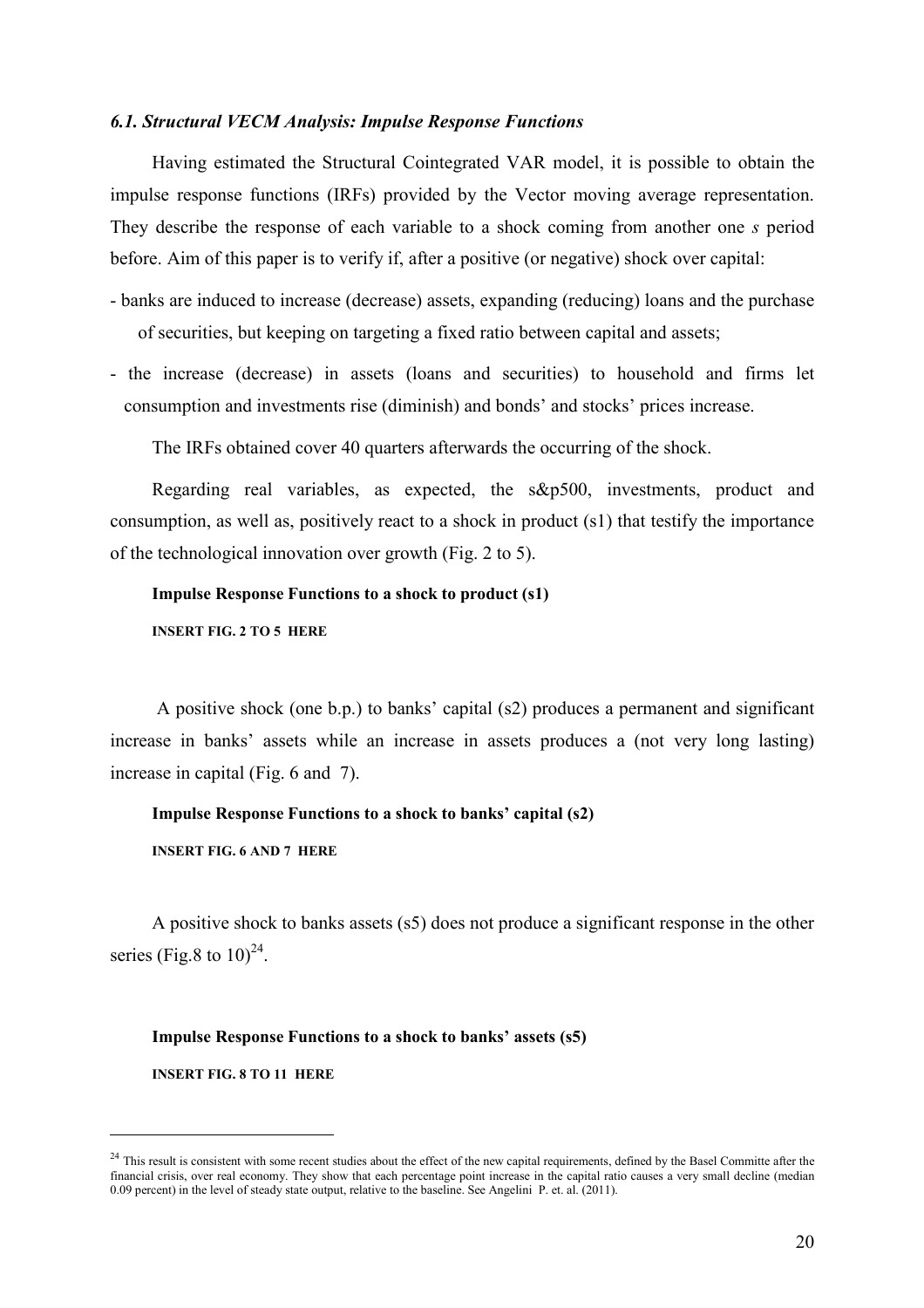Moreover an increase in banks assets should give rise to a positive response in financial markets; but even in this case the Fig. 11 shows a response that is not significantly different from zero<sup>25</sup>. Even the response of product to a shock in the fed fund rate (not reported) appears not significant. This result would suggest that the stance of monetary policy was not determinant for the growth in the period under consideration, contradicting the common view that it significantly contributed to the Great Moderation.

This result would suggest that the stance of monetary policy was not determinant for the growth in the period under consideration, contradicting the common view that it significantly contributed to the U.S. expansion<sup>26</sup>.

Fig.12-Response Function of the product  $(Y)$  to a shock to the fed fund rate  $(s3)$ **INSERT FIG. 12 HERE** 

In the end the results of the estimates seem to confirm that the U.S. growth in the period under consideration was essentially due to the technological innovation, as widely recognized. Commercial banks assets expansion does not seem to have played a fundamental role in the period under consideration.

#### **Conclusions**

The paper concentrates on the role of U.S. commercial banks assets over U.S. expansion until the financial crisis. Banks – especially US banks – have been blamed of the excessive increase of assets and credit that created the conditions for the subsequent turmoil. Nevertheless, banks' leverage increase should be limited by the amount of available capital and by the need to guarantee a fixed ratio between capital and assets, as stated by banking regulation. In particular, from the introduction of the first Basel Accord, the ratio of a bank's capital to its risk-weighted assets (the total capital ratio) must be no lower than 8% (weights reflect the presumed degree of risks associated to that kind of assets).

The paper tries to analyze the interrelation between real and U.S. banks balance sheet variables, attempting to answer to the following questions: was the capital requirements' constraint really binding for the US commercial banks? Did the increase in banks' assets

<sup>&</sup>lt;sup>25</sup> To better evaluate the short run effect of banks'assets over product, I have also tried a different specification of the model relaxing the assumption that the short run response of product to assets is zero and substituting it with the assumption that the market index does not affect the product in the short run. Even with this different specification, the IFR does not show a significant effect of assets over product.

 $26$  See Brunnermeier M.K. et al. (2008)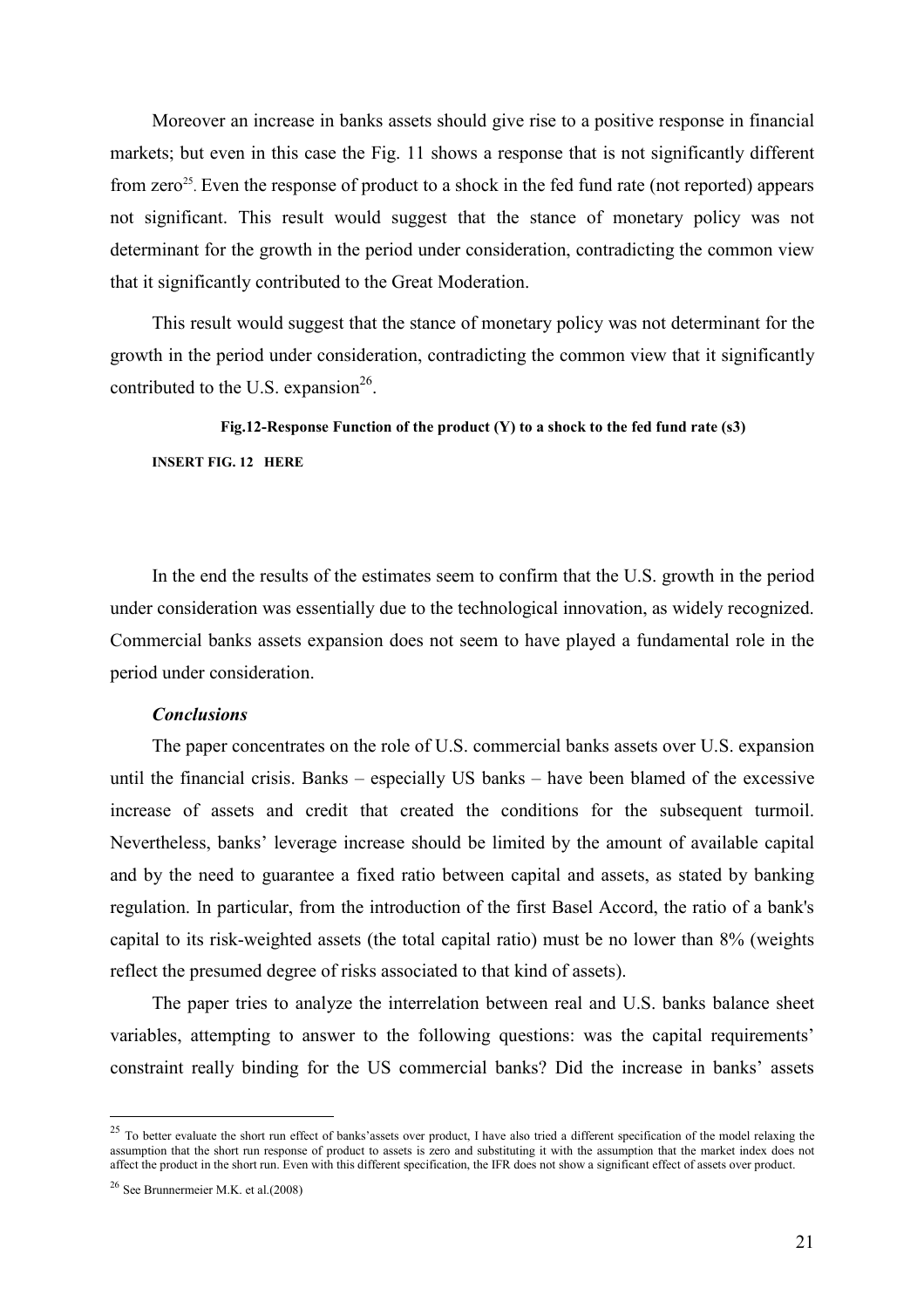significantly contribute to US expansion in the real sector and in the financial markets until the crisis?

In order to answer to these questions commercial banks behaviour has been analyzed through an empirical methodology, making recourse to a CVAR. It appears clear that banks'assets and capital are closely linked by a long run relationship since 1988, when the first capital accord Basel I essentially imposed a fixed leverage ratio for commercial banks; the analysis also shows that an increase in capital produces a corresponding increase in assets in the long run. This result seems to confirm that commercial banks actively manage their assets on the basis of their capital position in order to respect capital requirements, as suggested by some recent studies.

This behaviour should produce an increase in lending when surplus capital is available and enforce the downturn phases because of the abrupt deleveraging from banks. Nevertheless, according to the estimates, in the period before the crisis the observed increase in banks assets does not seem to have produced a significant impact over product; this results is in line with previous studies, conducted without modelling the capital - asset relationship (Berrospide et al., 2010).

The analysis confirms that most of the growth can instead be explained with the rise in productivity given by the technological shocks.

Nevertheless, it cannot be ignored that deep changes took place in the financial sector (especially in the U.S.) in the period under consideration, as new securitization techniques were developed and securitized assets (i.e. securities backed by loans) grew exponentially. These innovations allowed financial institutions other than banks (like investment banks, broker<dealers, mutual and hedge funds) to take part to the credit intermediation process, because they were among the main buyers of securitized assets $^{27}$ .

Over time the development of the non banking intermediation also reduced the relative importance of commercial banks over the U.S. financial system. In 1988, the ratio between commercial banks' credit market assets and the total credit market assets held by the domestic financial sector decreased from 36% in 1980 to 24% in 2007; conversely credit market assets held by the other intermediaries rose from  $64$  to  $75\%^{28}$ . Furthermore, according to the

 $27$  See Pozsar Z. et al. (2012).

 $^{28}$  These percentage has been calculated making recourse to the Flows of funds, http://www.federalreserve.gov. Domestic financial system includes Abs issuers, GSE - backed mortgage pools, broker dealers, Bank Holding Companies, Banks in U.S.-Affiliated Areas, Foreign Banking Offices in U.S., U.S.-Chartered Commercial Banks, closed-End Funds, credit unions, Exchange-Traded Funds, Federal Government Retirement Funds, Finance Companies, funding Corporations, Government-Sponsored Enterprises, Life Insurance Companies,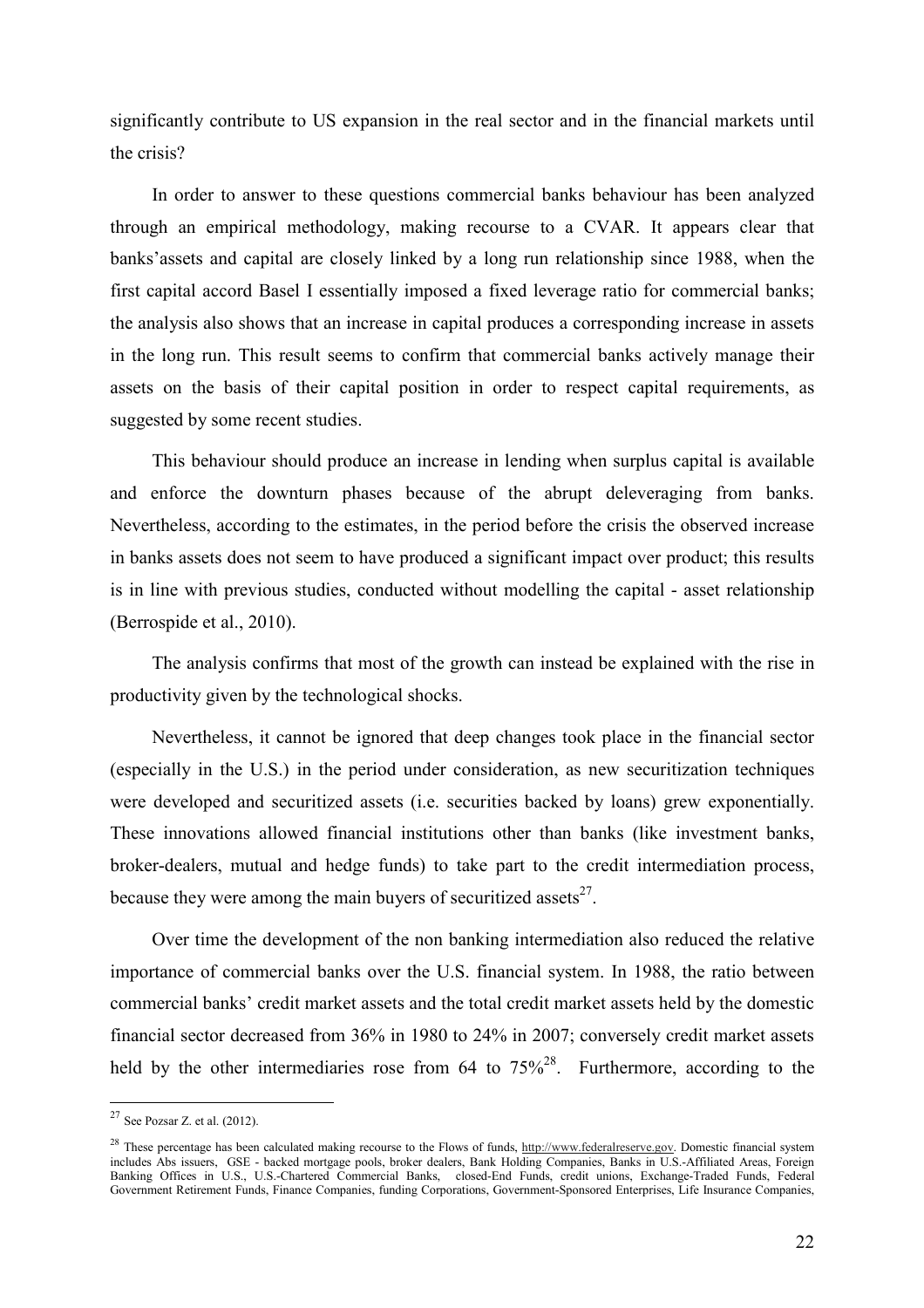Securities Industry and Financial Markets Association (SIFMA) global CDO<sup>29</sup> issuance rose from 78 billions of dollars in 2001 to 520 in 2006, abruptly declining to a bit more then  $4$ billions in 2009 (see SIFMA web site); securitisation in general registered an estimated outstanding of \$10.24 trillion in the United States and \$2.25 trillion in Europe as of the 2nd quarter of  $2008^{30}$ .

In the end, non banking intermediation entered in the credit supply chain and participated to the increase in the financial system leverage. Further work could try to evaluate the contribution of non banking intermediation to the U.S. growth in the period before the crisis but also to the subsequent turmoil.

Monetary Authority, Mutual Funds, Money Market Mutual Funds, Casualty Insurance Companies, Private Pension Funds, REITs, Savings Institutions.

<sup>&</sup>lt;sup>29</sup> CDOs (collateralized debt obligations) were probably the most complex type of securitized instruments; a kind of security backed by other types of securitized securities, by CDSs (Credit default swaps) or other CDOs (so called CDO square).

<sup>&</sup>lt;sup>30</sup> "ESF Securitisation Data Report Q2:2008" (2008), European Securitisation Forum, London, Securities Industry and Financial Markets Association(SIFMA).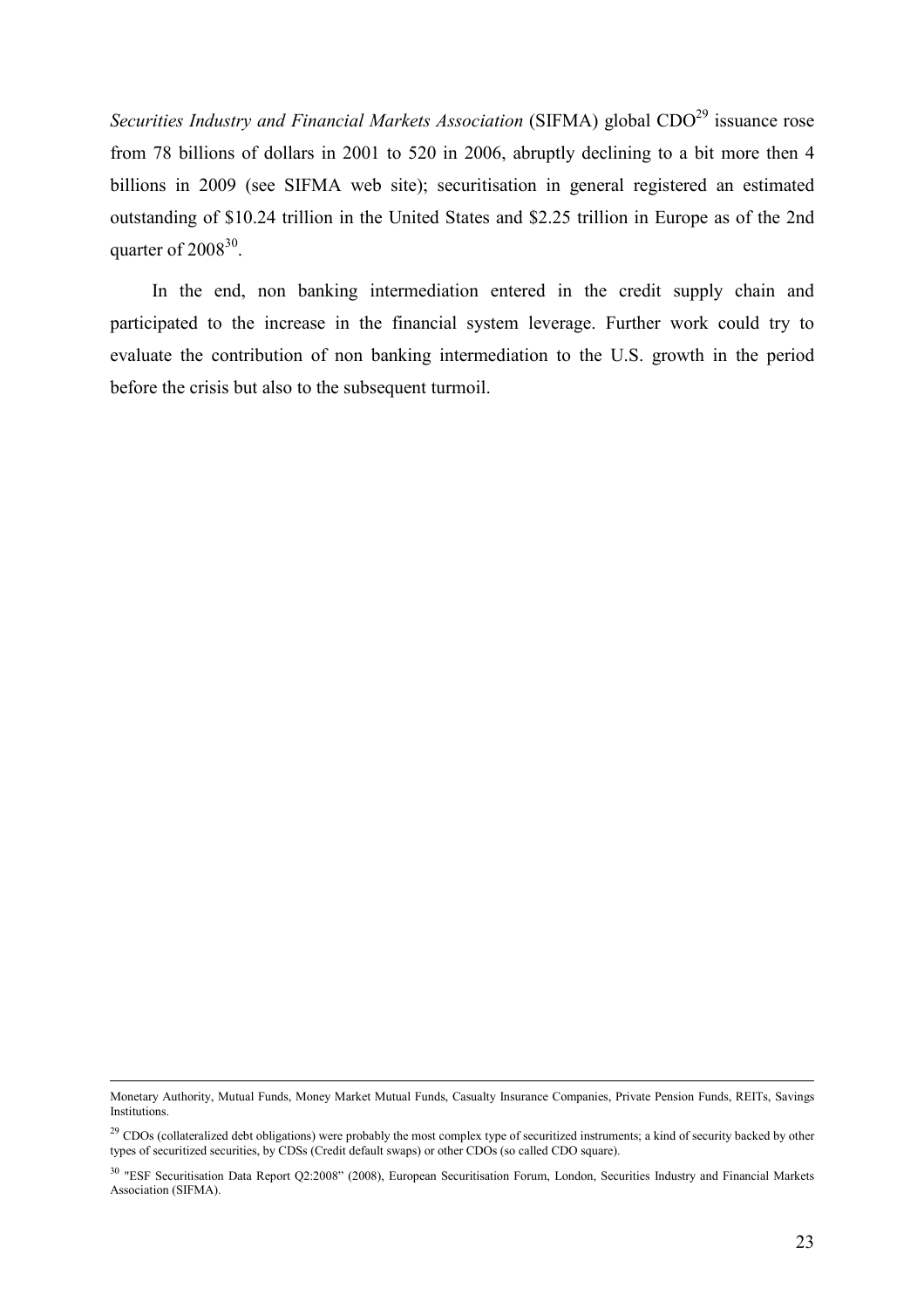#### **References**

Adrian T., and Shin H. S., (2009) The shadow banking system: implications for financial regulation Banque de France FSR, no. 13 sept...

Adrian, T., and Shin H.S., (2010) Liquidity and Leverage, Journal of financial intermediation.

Amisano G., and Giannini C. (2005), Topics in STructural VAR Econometrics, 2nd ed. Sringer, Berlin.

Angelini P. et. al. (2011) BASEL III: Long-term impact on economic performance and fluctuations, Banca d'Italia Occasional paper n. 87.

Baglioni A., Boitani A., and Monticini A., (2010), Is the Leverage of European Commercial Banks Pro<Cyclical?, ISCE < Quaderni dell'Istituto di Economia e Finanza, Università Cattolica del Sacro Cuore.

Banca D'Italia, (2009) Financial sector pro-evolicality: lessons from the crisis, Occasional paper n.44.

Bernanke B., and Gertler M. (1989), Agency costs, collateral, and business fluctuations American Economic Review.

Berrospide J., and Edge R., (2010) The effects of bank capital on lending: what do we know, and what does it mean? Finance and Economics Discussion Series, Divisions of Research  $\&$ Statistics and Monetary Affairs Federal Reserve Board, Washington, June 17,.

Blanchard O., and Milesi-Ferretti (2009) G.M., Global Imbalances: In Midstream?, IMF Staff Position Note, SPN 09/29.

Blanchard, O.J., and D. Quah, (1989) The Dynamic Effects of Aggregate Demand and Supply Disturbances, American Economic Review 79, 655-673.

Boeri T., and Guiso L.,(2009) The First Global Financial Crisis of the 21st Century A VoxEU.org Publication.

Bolton P., Freixas X., and Shapiro J., (2007) Conflicts of interest, information provision, and competition in the financial services industry, Journal of Financial Economics, Volume 85, Issue2,p.297–330.

Boot A., (2000) Relationship Banking: What Do We Know? Journal of Financial Intermediation,  $n, 9, p. 7–25$ .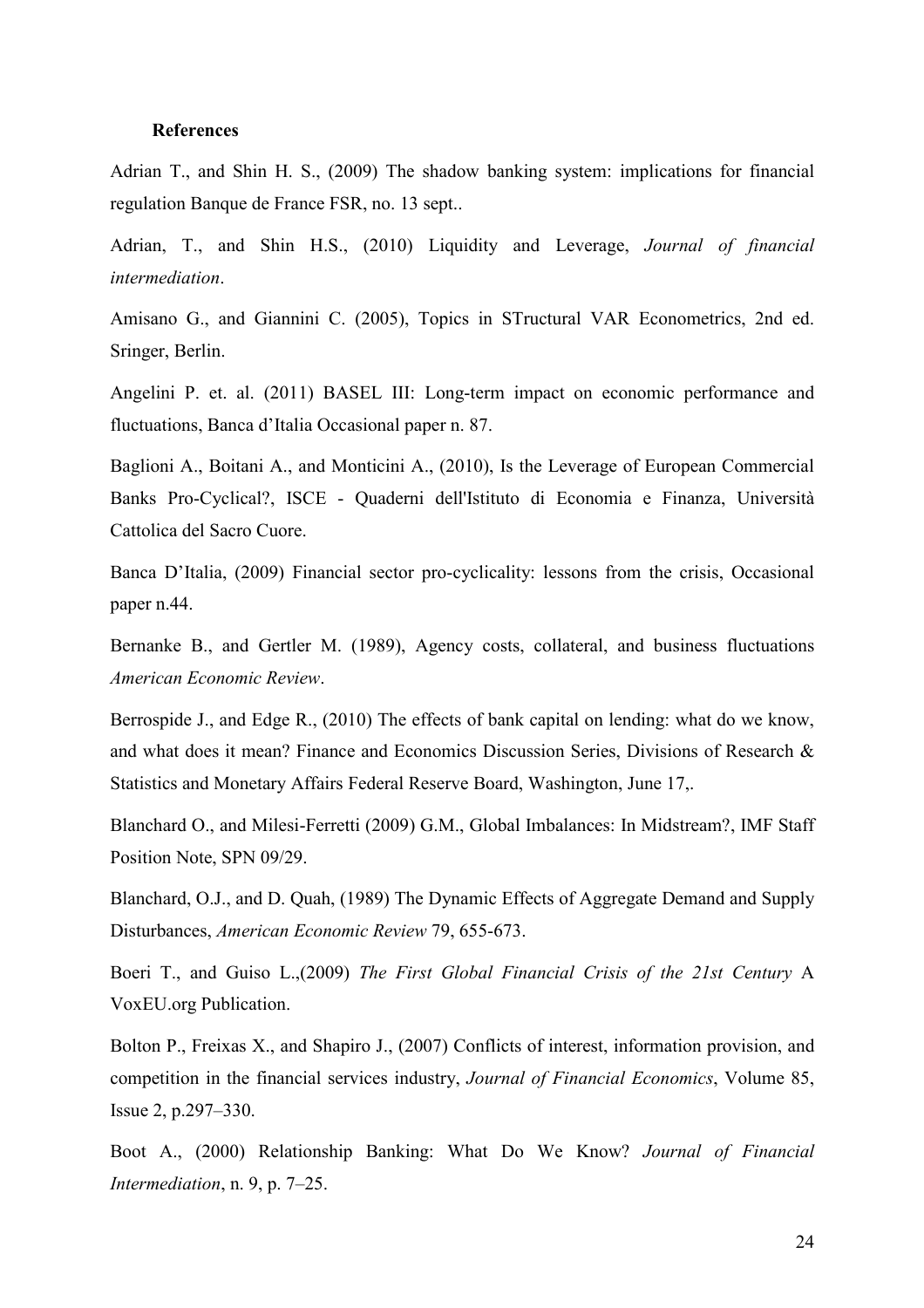Brunnermeier M.K., (2008) Deciphering the 2007-08 Liquidity and credit crunch, *Journal of* Economic perspectives.

Brunnermeier M.K., and Pedersen L. (2008) Market Liquidity and Funding Liquidity, The Review of financial studies.

Calomiris C. W., (2007) Not (Yet) a 'Minsky Moment, mimeo.

Ciccarone G., Giuli F., and Liberati D.,  $(2012)$  The effects of monetary policy shocks in credit and labor markets with search and matching frictions Working paper n.151, Dipartimento di Economia Pubblica, Università la Sapienza di Roma.

Clarida R., Galí Y., and Gertler M., (1999) The Science of Monetary Policy: A New Keynesian Perspective, Journal of Economic Literature, vol. 37, December.

Colander,D.,Föllmer,H.,Haas,A.,Goldberg,M.,Juselius,andK.,Kirmen,(2009)A.,Lux, T., & Slot, B. The financial crisis and the systematic failure of Academic economics, Working paper No. 1489, Kiel Institute for the World Economy.

Engle R. F., and Granger C. W. J., (1987) Co-integration and Error Correction: Representation, Estimation and Testing, *Econometrica*, Vol. 55, N. 2 pp. 521-276.

Fisher I., The debt deflation theory of great depression, *Econometrica*, 1933.

Gambacorta L., and Rossi C.,  $(2010)$  Modelling bank lending in the euro area: a nonlinear approach, *Applied Financial Economics*, No. 20, 1099–1112.

Gerali A., Neri S., Sessa L., and Signoretti F.M, (2010) Credit and Banking in a DSGE Model of the Euro Area, Journal of Money, Credit and Banking Volume 42, Issue Supplement s1, pages 107–141, September.

Gordon R. J., (2008) The Slowest Potential Output Growth in U. S. History: Measurement and Interpretation, Northwestern University and NBER, mimeo.

Gregory M.N., (1989) The Real Business Cycles: A New Keynesian Perspective, *Journal of* Economic Perspectives, Vol. 3, No.3, pp. 79-90.

Iacoviello M., (2005) House Prices, Borrowing Constraints, and Monetary Policy in the Business Cycle, American Economic Review.

Johansen S. (1995), Likelihood Based Inference on Cointegration in the Vector Autoregressive Model, Oxford University Press, Oxford.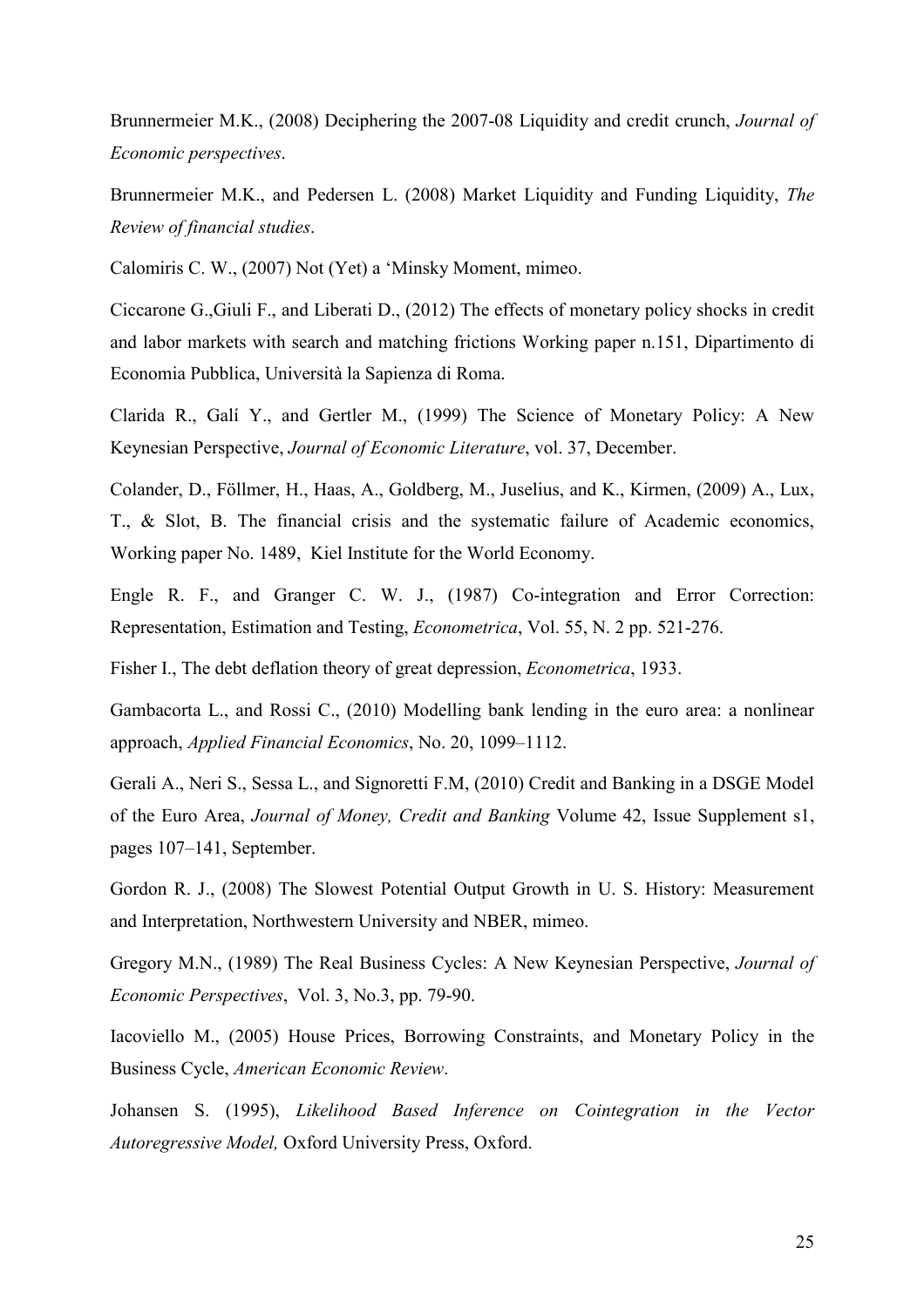Kiff J., and Mills P., (2007) Money for nothing and checks for free, IMF Working Paper n.188.

King R., Plosser C., Stock J.,and Watson M., (1991) Stochastic trends and economic fluctuations. American Economic Review, vol. 81, no. 4, pp. 819-40.

Kiyotaki N., and Moore J., (1997) Credit Cycles, Journal of Political Economy.

McMillan D. G., (2005) 'Time variation in the cointegrating relationship between stock prices and economic activity', International Review of Applied Economics, No. 19: 3, p. 359  $-$  368.

Minsky H.P. (1957) Central Banking and Money Market Changes, The Quarterly Journal of Economics.

Minsky H.P, (1991) Financial Crises: Systemic or Idiosyncratic, The Jerome Levy Economics Institute of Bard College Working Paper No. 51.

Minsky H.P, (1975) John Maynard Keynes. New York: Columbia University Press.

Minsky H.P. (1969) Private Sector Asset Management and the Effectiveness of Monetary Policy: Theory and Practice, The Journal of Finance.

Minsky H.P, (1992) The Capital Development of the Economy and The Structure of Financial Institutions, The Jeromc Levy Economics Institute of Bard College Working Paper No.72.

Minsky H.P, (1996) Uncertainty and the institutional structure of the capitalist economies The Jerome Levy Economics Institute of Bard College, Working Paper No. 155.

Minsky H.P. (1992) Can It Happen Again? Essays on Instability and Finance, Armonk, N.Y., M.E.Sharpe.

Minsky H.P. (1992) Reconstituting the United States' Financial Structure: Some Fundamental Issues. The Levy Economics Institute Working Paper No. 69.

Minsky H.P, (1986) Stabilizing an Unstable Economy. New Haven, Conn.: Yale University Press.

Minsky H.P. (1992) The Financial Instability Hypothesis. Working Paper No.74. The Levy Economics Institute.May.

Pelham Box G.E.and Jenkins G.M., (1979) Time Series Analysis: Forecasting and Control, Holden-Day.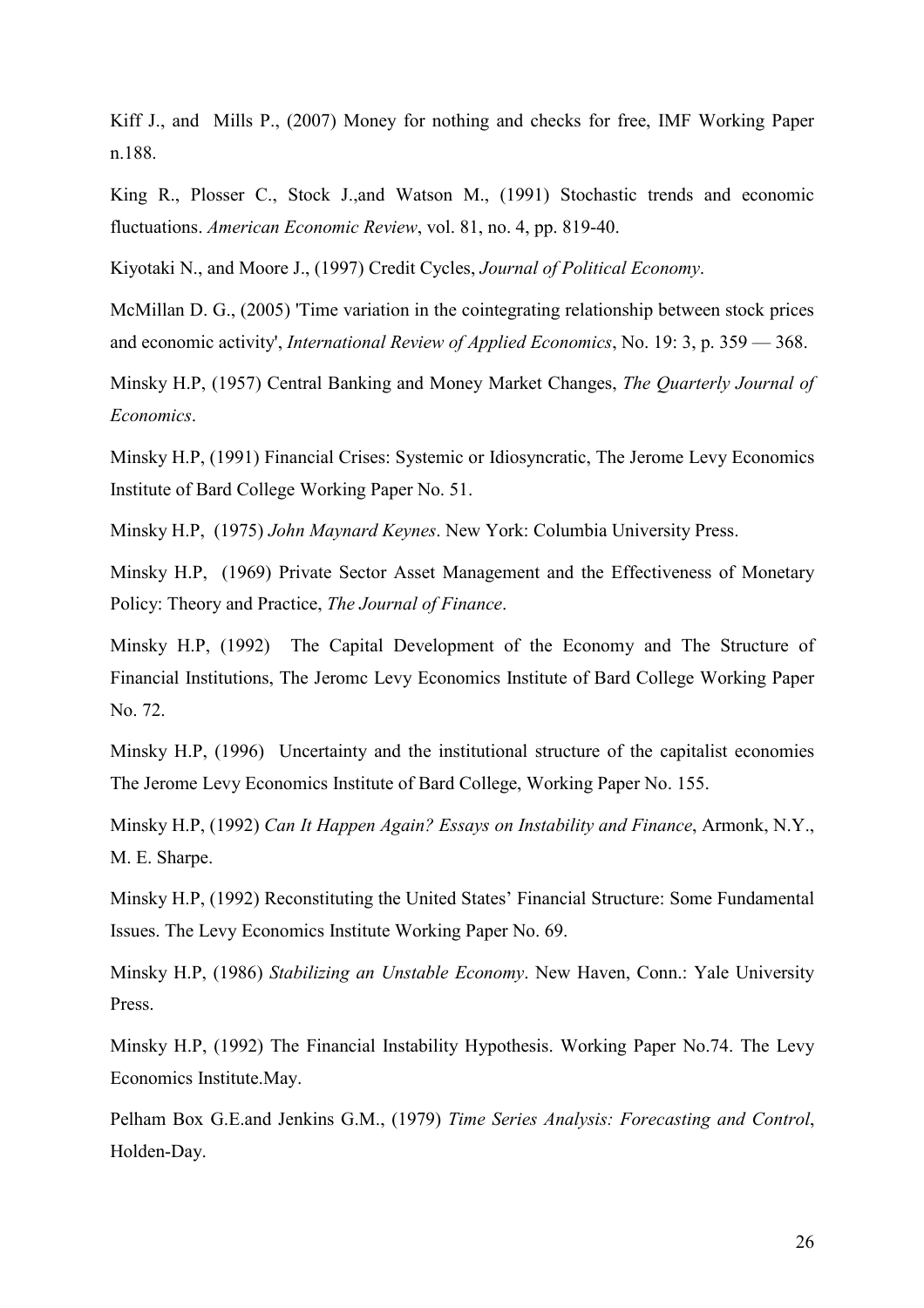Pesaran M.H., (1997) The Role of Economic Theory in Modelling the Long Run, The EconomicJournal,Vol.107,No.440,Jan.,pp.178<191.

Pozsar Z., Adrian T., Ashcraft A., and Boesky H., (2012) Shadow banking, Federal reserve Bank of New York Staff Report No.458.

Spencer D., speech by (2009), 2009: A review of the economic year, Bank of England, September.

Stock, J., and Watson M., (1991) A Simple Estimator of Cointegrating Vectors in Higher Order Integrated Systems, Econometrica, v.61 n.4.

Whalen C. J., (2007) The U.S. Credit crunch of 2007 A Minsky Moment, The Levy economic Institute of Bard College, Research report n. 92.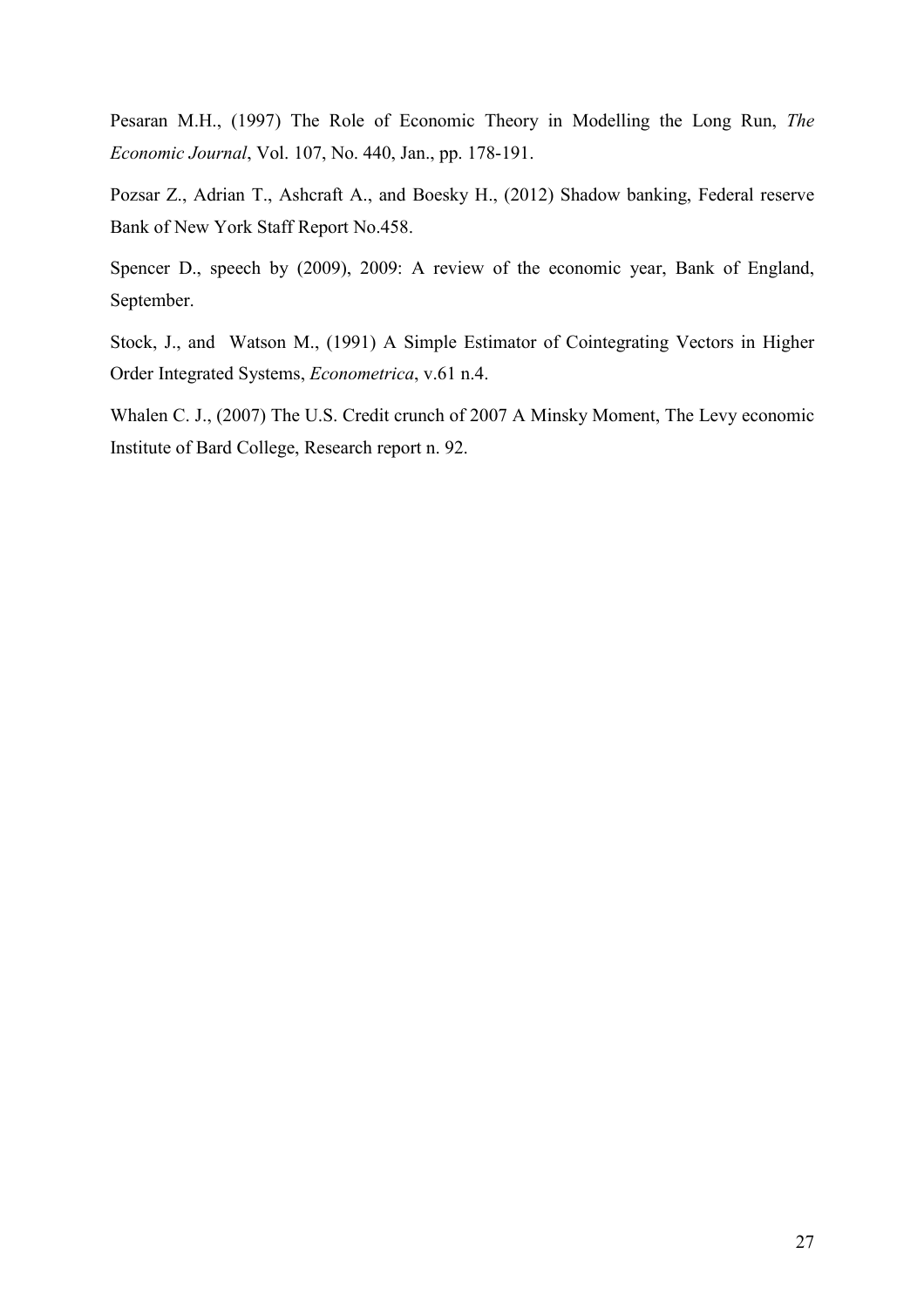## Leverage in the US Commercial banks

(Assets divided by capital)



Source: U.S. Flows of funds

| 89<br>$87$ = 8478.78                            | Number of $obs =$<br>F (               |                | МS             |                          | df                  | SS                       | Source                        |
|-------------------------------------------------|----------------------------------------|----------------|----------------|--------------------------|---------------------|--------------------------|-------------------------------|
| 0.0000<br>$=$<br>0.9898<br>$=$<br>0.9897<br>$=$ | Prob > F<br>R-squared<br>Adj R-squared |                |                | 17.5295812<br>.002067466 |                     | 17.5295812<br>.179869544 | Mode <sup>1</sup><br>Residual |
| .04547<br>$=$                                   | Root MSE                               |                | .201243758     |                          | 88                  | 17.7094507               | Total                         |
|                                                 | [95% Conf. Interval]                   | P>  t          | t              |                          | Std. Err.           | Coef.                    | A                             |
| .7715102<br>9.469101                            | .7389069<br>8.592935                   | 0.000<br>0.000 | 92.08<br>40.97 |                          | .0082016<br>.220407 | .7552086<br>9.031018     | к<br>cons                     |

Table n. 1 - Regression between banks' assets and capital - 1988q1, 2010q2

Fig. 1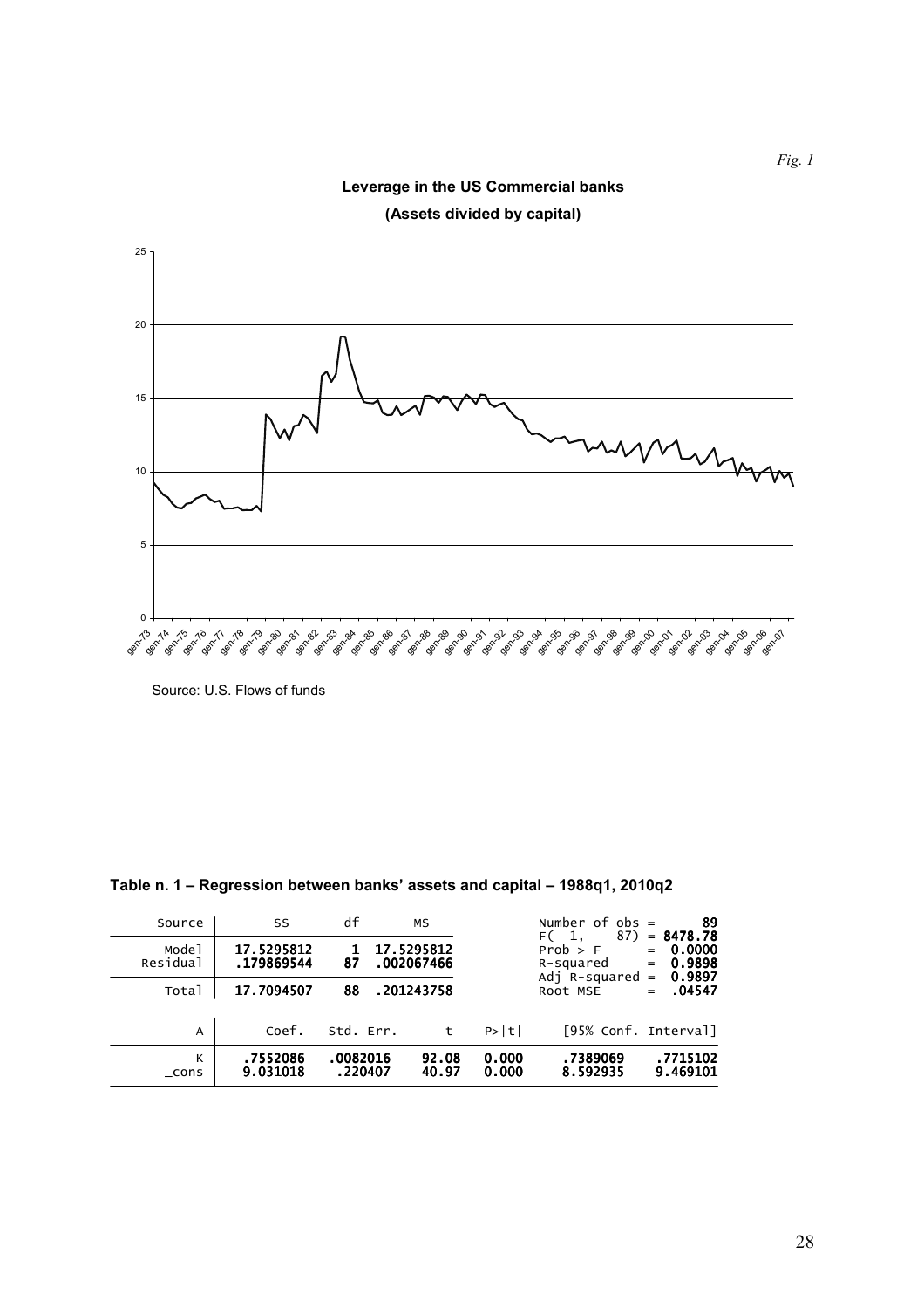| Source                        | SS                       | df                   | мs                       |                | Number of $obs =$<br>$58) =$<br>F (    | 60<br>39.97                                     |
|-------------------------------|--------------------------|----------------------|--------------------------|----------------|----------------------------------------|-------------------------------------------------|
| Mode <sub>1</sub><br>Residual | 4.04782467<br>5.87343226 | 58                   | 4.04782467<br>.101266073 |                | Prob > F<br>R-squared<br>Adj R-squared | 0.0000<br>$=$<br>0.4080<br>$=$<br>0.3978<br>$=$ |
| Total                         | 9.92125693               | 59                   | .168156897               |                | Root MSE                               | .31822<br>$=$                                   |
| А                             | Coef.                    | Std. Err.            | t                        | P >  t         | [95% Conf. Interval]                   |                                                 |
| к<br>cons                     | 1.186572<br>$-2.337639$  | .1876788<br>4.797299 | 6.32<br>$-0.49$          | 0.000<br>0.628 | .8108921<br>$-11.94048$                | 1.562252<br>7.265198                            |

Table n. 2 – Regression between banks' assets and capital – 1973q1, 1987q4

Table n. 3. Johansen cointegration test

|                |                |                    | 90% critical |                   |  |  |
|----------------|----------------|--------------------|--------------|-------------------|--|--|
| H <sub>0</sub> | H <sub>1</sub> | <b>Eigenvalues</b> | value        | <b>Trace test</b> |  |  |
| $r = 0$        | r≥0            | 0.5146             | 144.87       | 191.7914          |  |  |
| $r = 1$        | r≥1            | 0.3828             | 112.65       | 136.8669          |  |  |
| $r = 2$        | r≥2            | 0.3444             | 84.38        | 100.189           |  |  |
| $r = 3$        | r≥3            | 0.3266             | 60.09        | 68.1047           |  |  |
| $r = 4$        | r≥4            | 0.2298             | 39.75        | 38.0484           |  |  |
| $r = 5$        | r≥5            | 0.1517             | 23.32        | 18.2094           |  |  |
| r=6            | r≥6            | 0.0724             | 10.67        | 5.7088            |  |  |
|                |                |                    |              |                   |  |  |

Fig. 2 - Response funct

 $0.1$ 

 $0.08$ 

 $0.06$ 

 $0.04$ 

 $0.02$ 

 $-0.02$  $-0.0$ 

Responses in sep500 from a unit shock to  $s_1$  with 95 % confidence region

 $\begin{array}{c}\n1 \\
20 \\
\text{Quarter}\n\end{array}$ 

 $rac{1}{25}$ 

Response

 $\frac{1}{40}$ 



 3
4 1\*2 - -3/ 35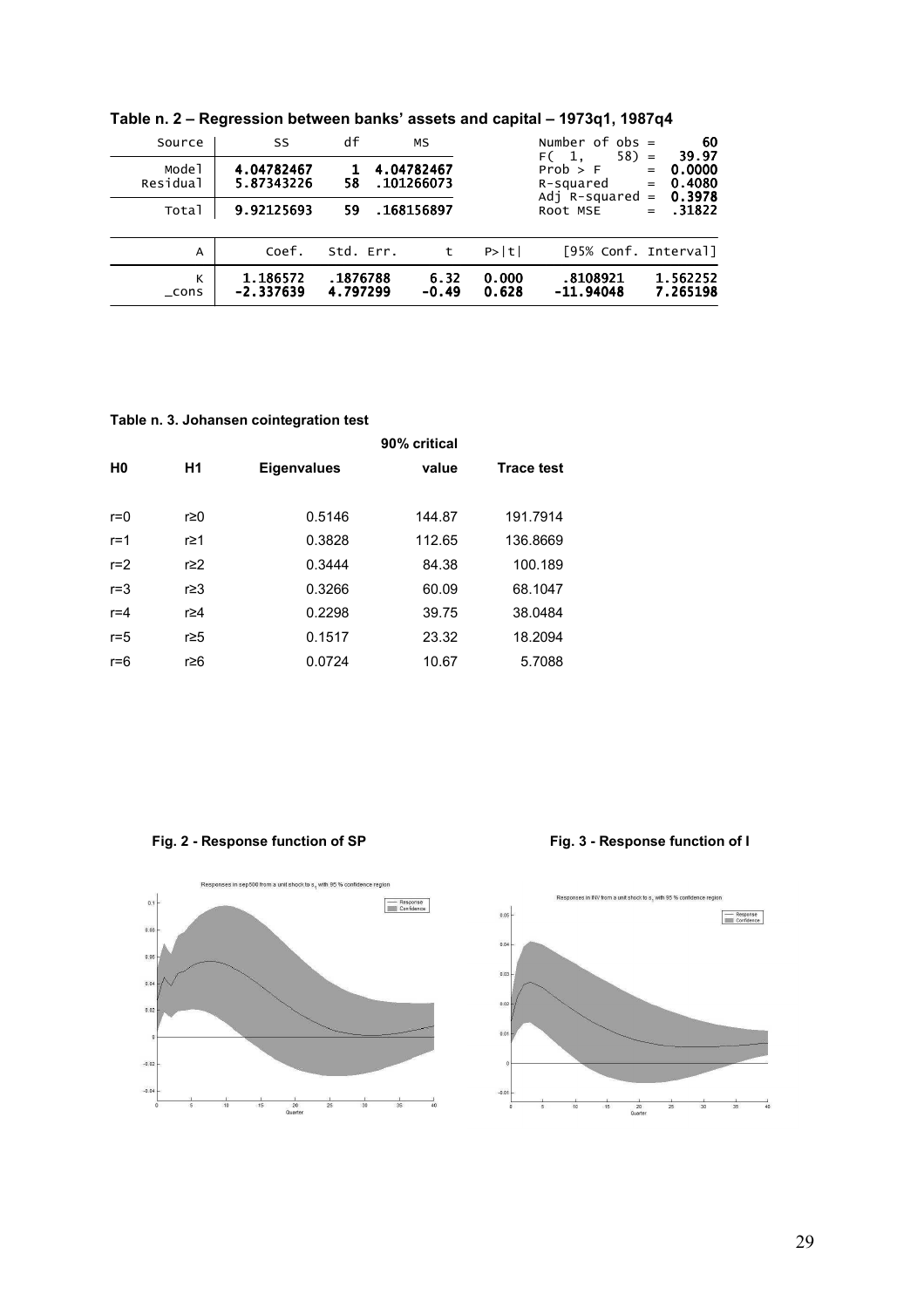#### Fig. 4 Response function of Y







Fig. 8 Response function of C







Fig. 7 Response function of K



Fig.9 Response function of Y

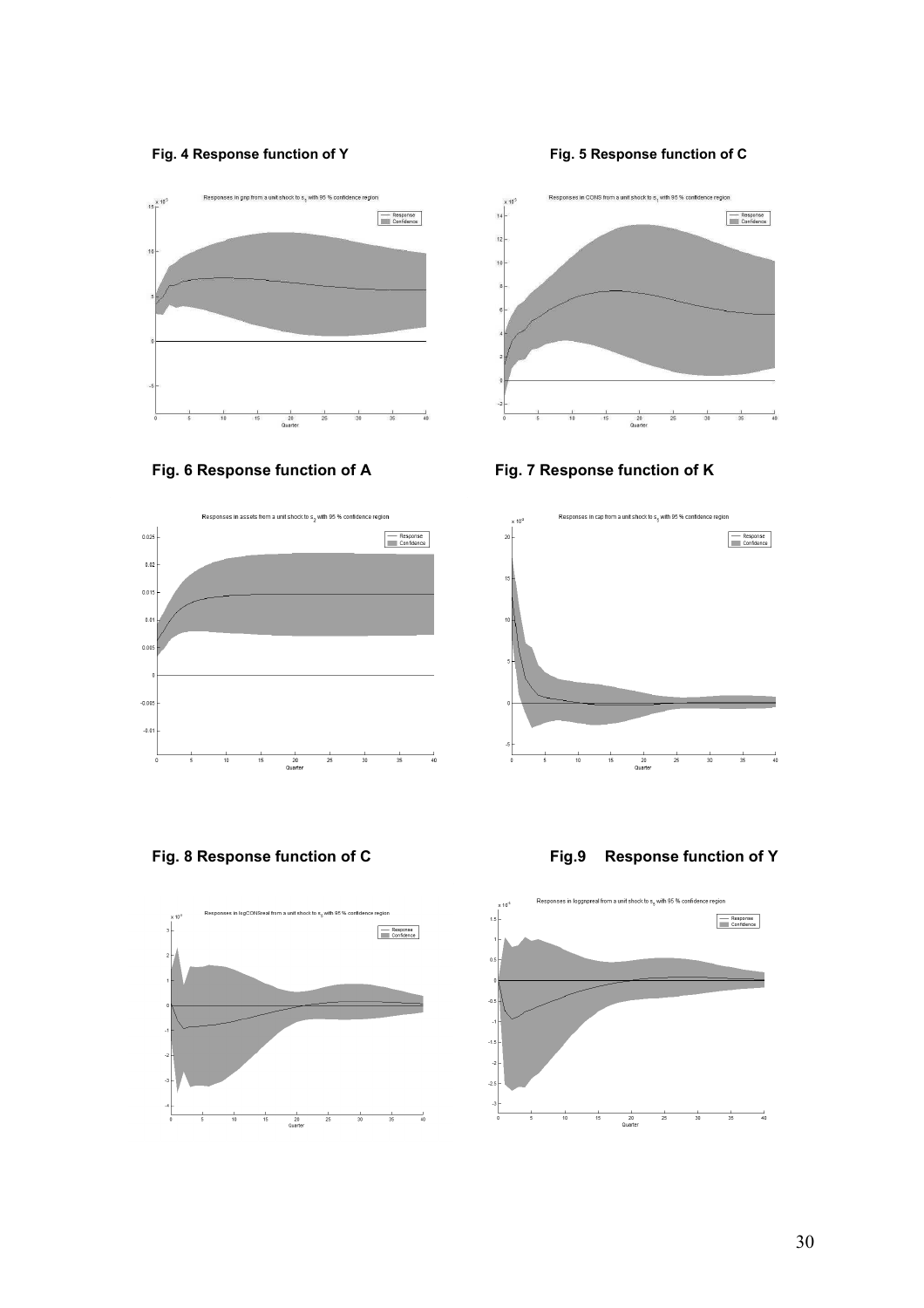#### **Fig.10** Response function of I

### Fig.11 Response function of SP